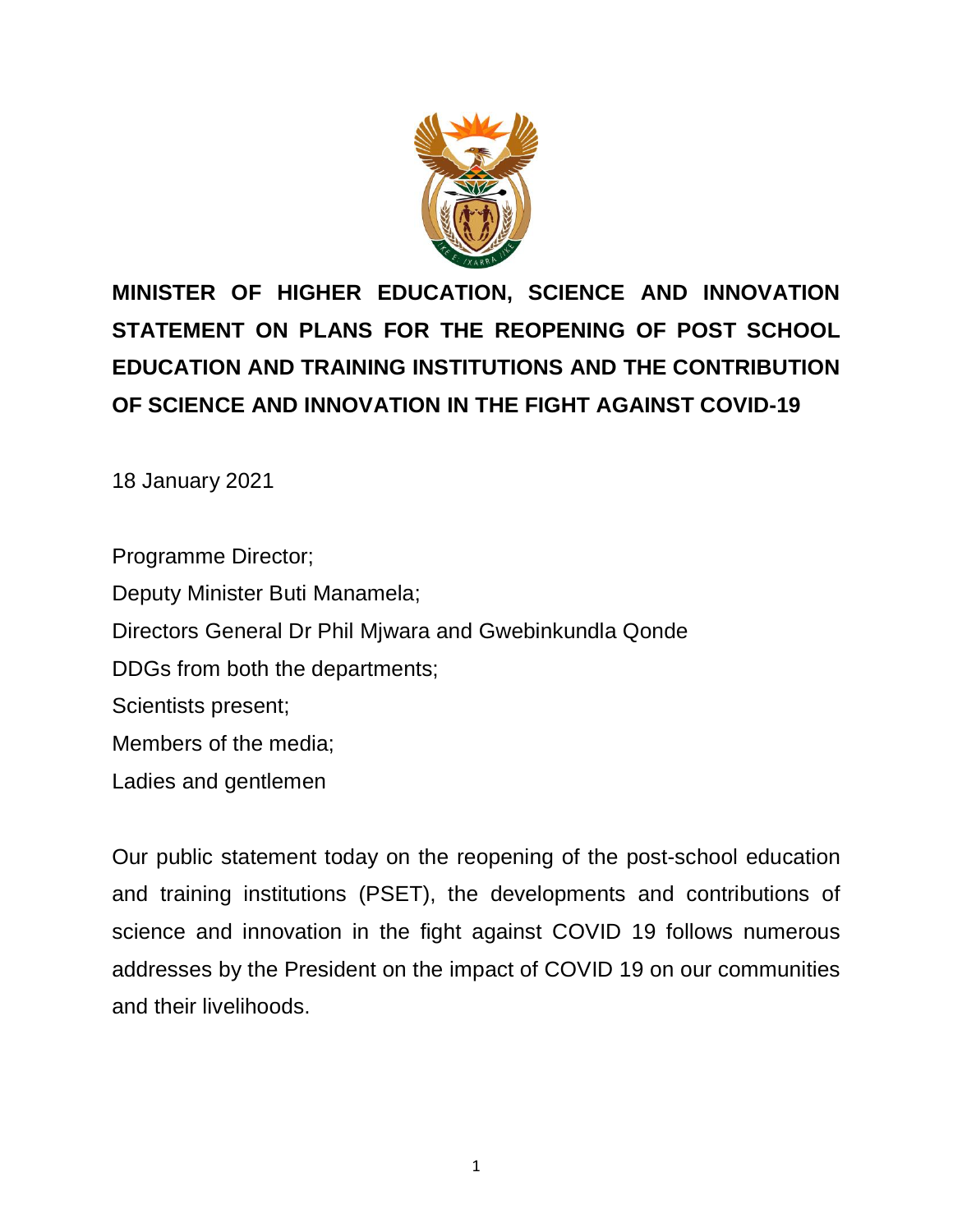This COVID-19 crisis is connected to a wider set of crises; of social inequality, of climate change, of technological disruption, and linked to all of the above: a crisis of the global capitalist system.

This epidemic has dominated our minds and hearts in the year 2020 and seems will do the same this year. It has brought unprecedented challenges for the leadership and management of both our PSET sector and our national system of innovation (NSI).

We had to change the manner in which we allocated our human and financial resources, we had to mobilise all our stakeholders in both these sectors, so that as government and all our stakeholders could in unison agree on a common programme for implementation.

Indeed, it has not been easy road to travel, but it has been made rewarding because Government has worked very closely with our stakeholders.

We have continued with ongoing consultations with all our stakeholders through the Ministerial Task Team on PSET, which comprises of representatives from Universities South Africa (USAf), the South African Public College Organisation (SAPCO) Labour Unions, and the South Africa Student Union and (SAUS).

On our science and innovation interventions we continue to work with our sister Department of Health, the South African Medical Research Council (SAMRC); Academy of Science of South Africa (ASSAF); KwaZulu-Natal Research Innovation and Sequencing Platform (KRISP); our entities the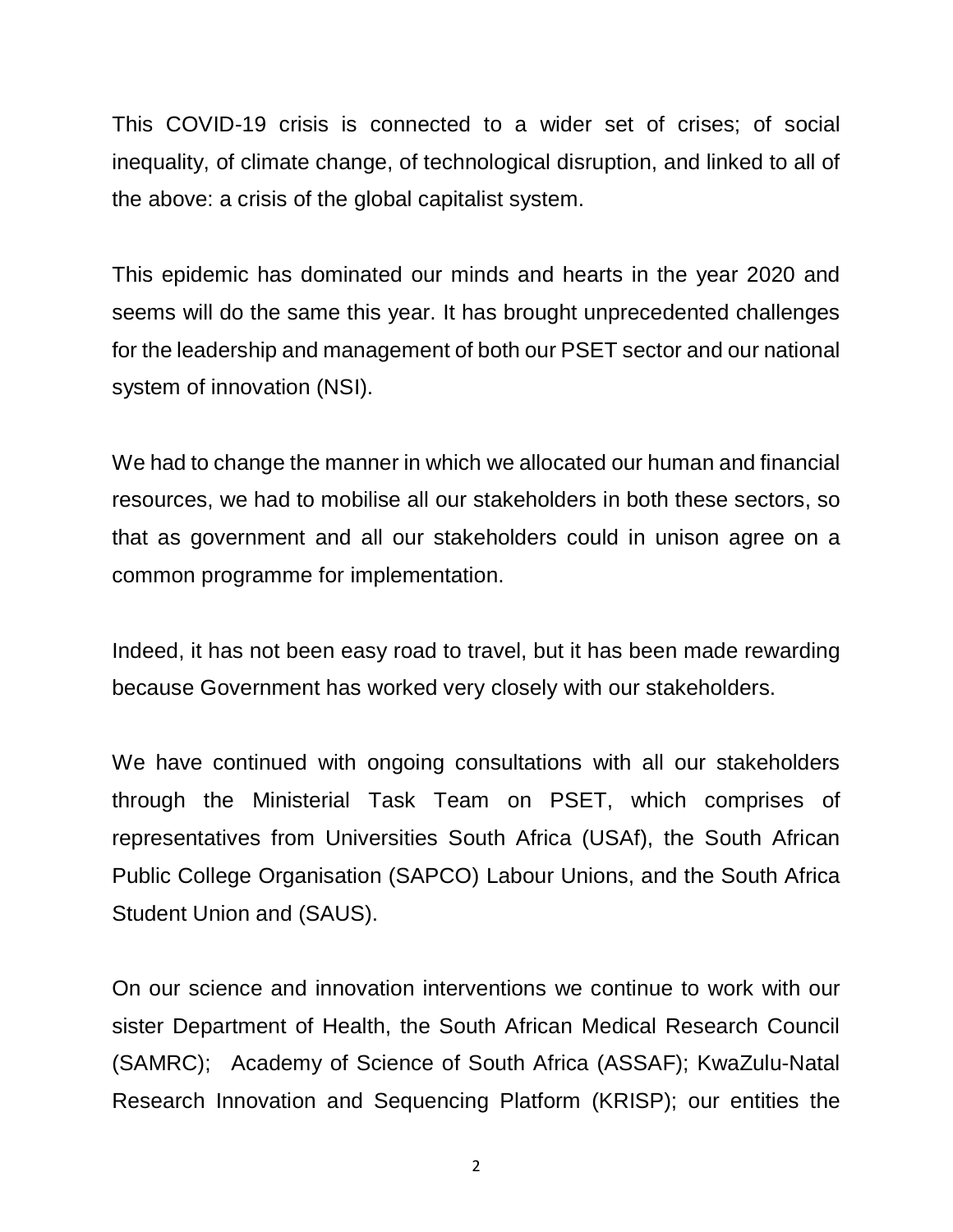Council for Scientific and Industrial Research (CSIR); Human Science Research Council (HSRC) and National Institute of Social Sciences and Humanities (NIHSS); Centre for the AIDS Programme of Research in South Africa (CAPRISA) and the Biovac Institute, pharmaceutical company partly owned by government.

I will commence my media briefing by reporting on some of the most significant science and innovation interventions to date.

As the Department of Science and Innovation, we have to date invested R68 766 000 (reprioritised from the 2019/20 and 2020/21 budget allocation) towards COVID-19 research and development (R&D) activities.

These funds were approved to support COVID-19 Research and Development in the areas of diagnostics, therapeutics, vaccines, surveillance and epidemiology, including genomic epidemiology.

## **ON VACCINES**

The demand for an effective national COVID-19 vaccination plan, and the threat of future pandemics, has thrust the country's ability to develop and manufacture vaccines locally into the spotlight.

Government, through the Department of Science and Innovation, owns a 47,5% stake in Biovac, a bio-pharmaceutical company, which is a joint venture with the private sector.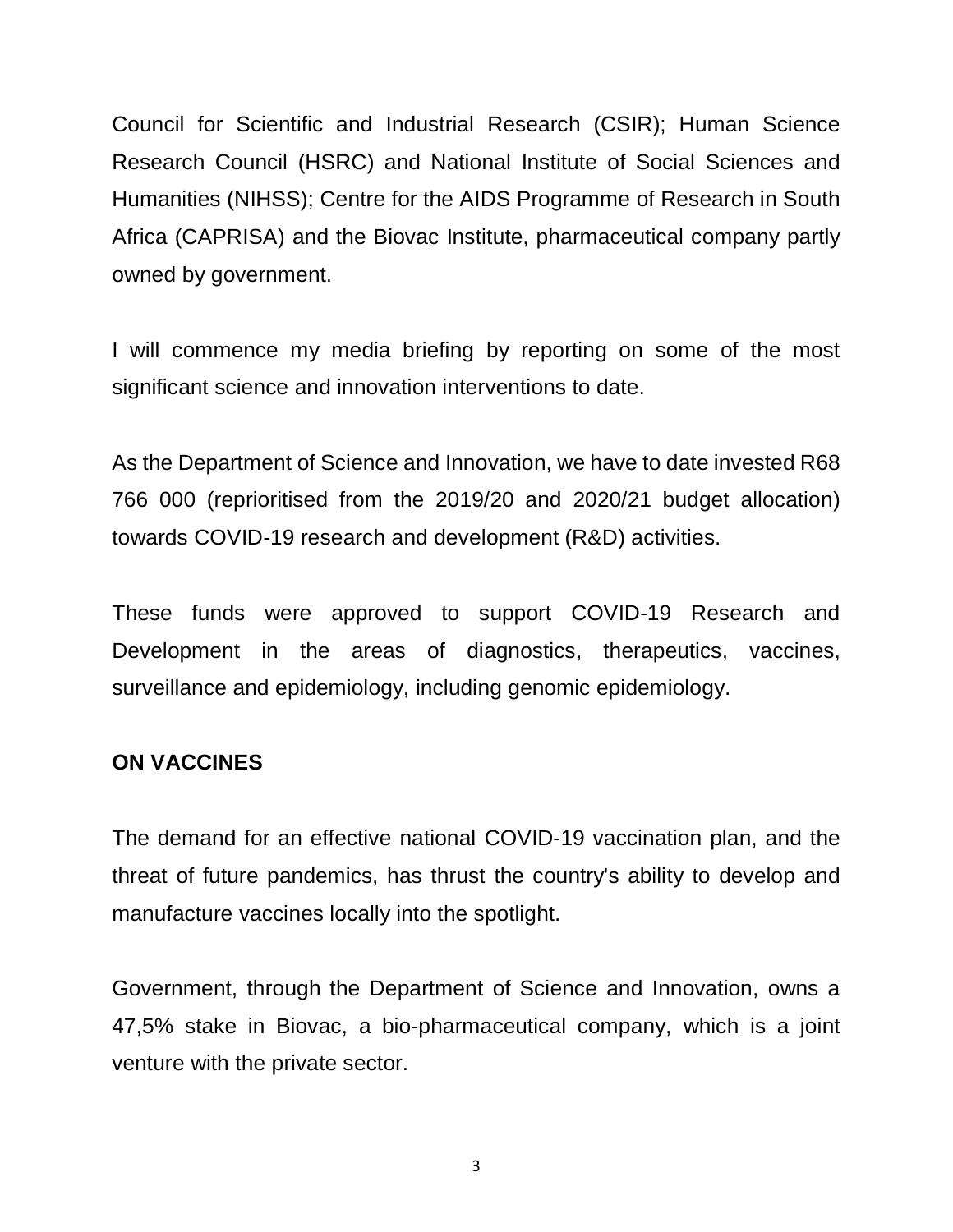The company has over the years developed the capability to manufacture vaccines.

Last year I launched an initiative which sees Biovac manufacturing Hexaxim in partnership with Sanofi. Hexaxim is the world's first fully liquid hexavalent (6-in-1) vaccine and protects against diphtheria, tetanus, whooping cough, hepatitis B, Haemophilus influenzae type B, and poliomyelitis.

Hexaxim is the first World Health Organization Expanded Programme on Immunization vaccine to be manufactured in South Africa, and is a strong indication of the technical abilities of South African scientists.

There are two studies currently being supported in the area of vaccines.

The first is a study on **plant-based manufacturing of antibodies for COVID-19**, which aims to facilitate the rapid development of SARS-CoV-2 vaccines, therapeutic antibodies and diagnostic reagents utilising various expression platforms for advancing the production of SARS-CoV-2 vaccine candidates and reagents.

The Council for Scientific and Industrial Research (CSIR) has entered into an agreement with Kentucky Biological Products (KBP) for the potential manufacturing of the antigen of their vaccine. The KBP vaccine is manufactured using specific tobacco plants.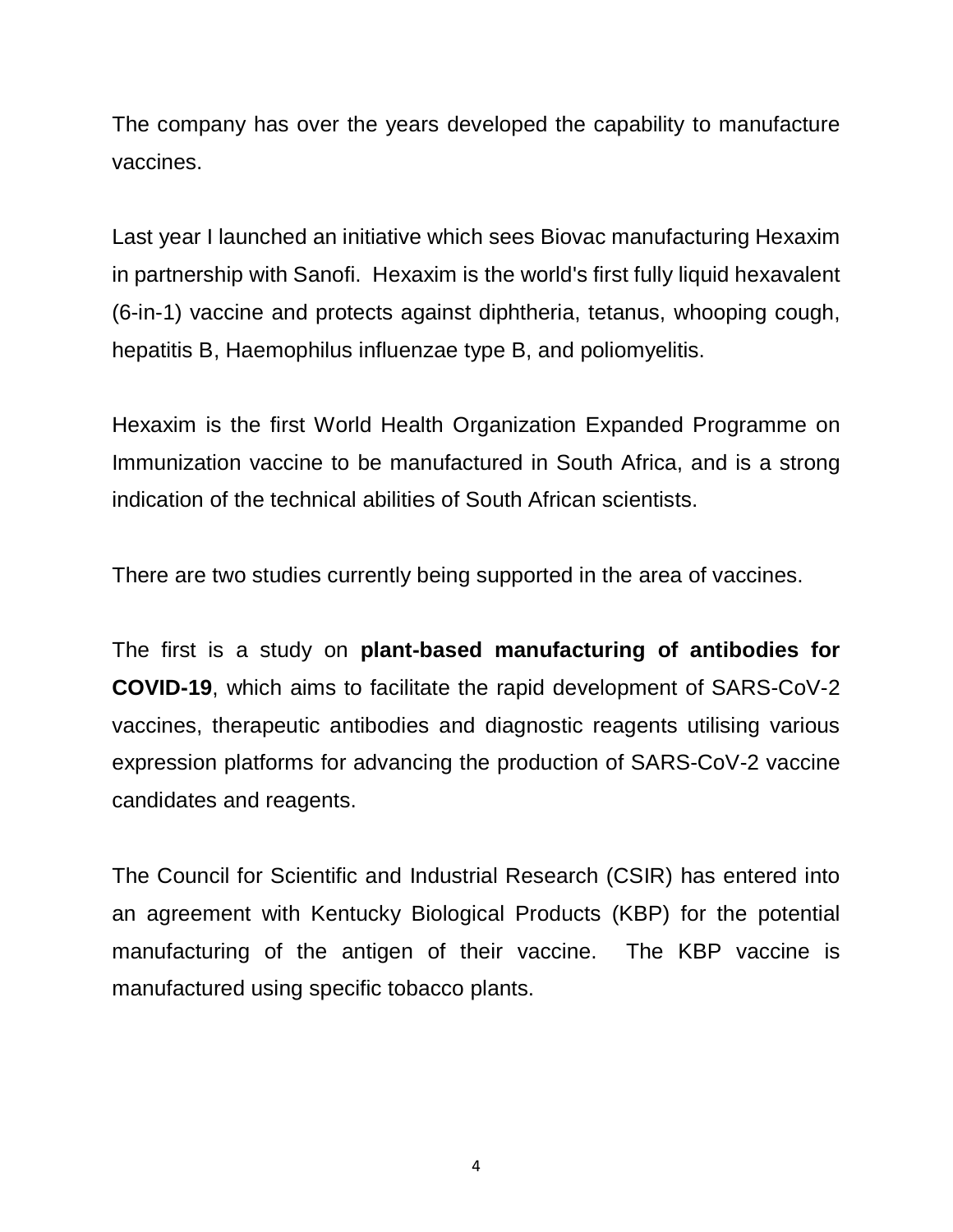The CSIR has the ability to expand their current facility for plant-based expression systems to manufacture the antigen needed for the vaccine. KBP has also expressed interest in testing their vaccine in South Africa.

The total investment in this initiative is about R2,4 million.

The second is a **ChAdOx1-nCOV-19 vaccine trial**. In partnership with the South African Medical Research Council, the Department is co-funding a study, led by the University of the Witwatersrand, aimed at assessing the safety, immunogenicity and efficacy of a COVID-19 vaccine candidate (ChAdOx1 SARS-CoV-2) in South African adults living without HIV, as well as safety and immunogenicity in a small cohort of adults living with HIV.

This is part of an international study aimed at finding a vaccine that will prevent infection by the virus that causes COVID-19, but also assessing whether the vaccines will be effective in local settings.

The vaccine was developed at the Oxford University Jenner Institute, in collaboration with AstraZeneca, and it is currently being trialed in a number of countries, including South Africa, Brazil, USA, UK, Australia and Europe. Preliminary results indicate that this vaccine could reduce virus transmission based on an observed reduction in asymptomatic infections.

The results indicate that the vaccine is at least 62% effective when given in two full-strength doses, compared to the 94% percent efficacy achieved by Pfizer and Moderna candidate vaccines.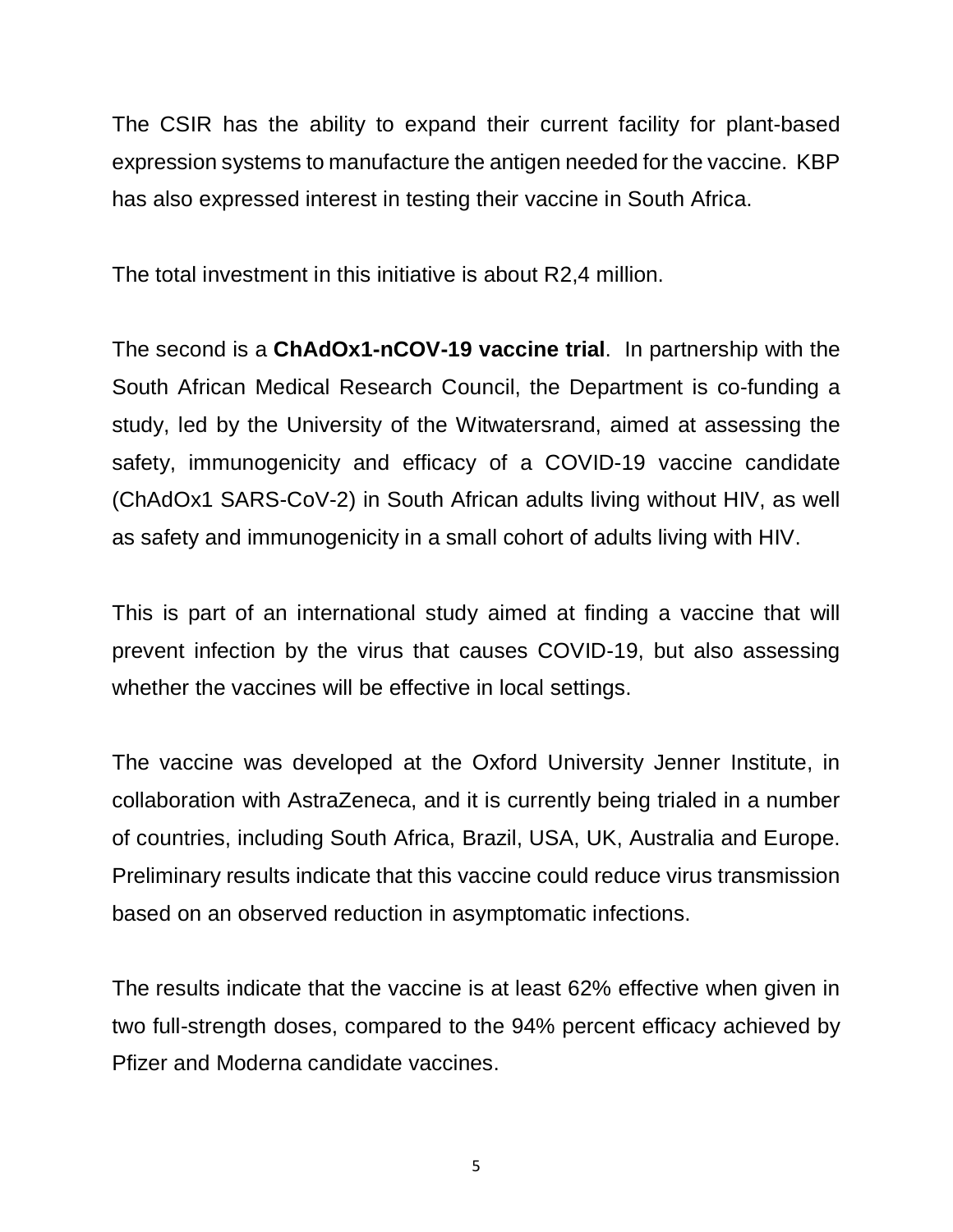Of the few vaccines approved globally, the Oxford vaccine (while not as effective as the Pfizer and Moderna vaccines) has been touted as the most suitable for developing countries due to its cost, and because it is comparatively easy to transport, store and distribute.

This vaccine is currently being considered for approval by the European Medicines Agency. Approval has been granted by the regulatory authorities in the UK, India, Mexico, Bangladesh and Argentina. This initiative is funded to the amount of **R4,5 million**.

# **ON COVID 19 VARIANTS**

Genomic research has proved to be a potent tool in the fight against COVID-19. Investigations by South African genomic scientists into the evolutionary characteristics of SARS-CoV-2 resulted in the detection of the new variant, dubbed 501Y.V2.

The research conducted by local scientists from the KwaZulu-Natal Research Informatics and Sequencing Programme (KRISP) should be applauded.

They were the first in the world to uncover the findings, showing that the 501Y.V2 variant has a number of mutations on its spike protein, which increases the efficacy of the virus to infect humans and potentially posing problems of vaccine escape.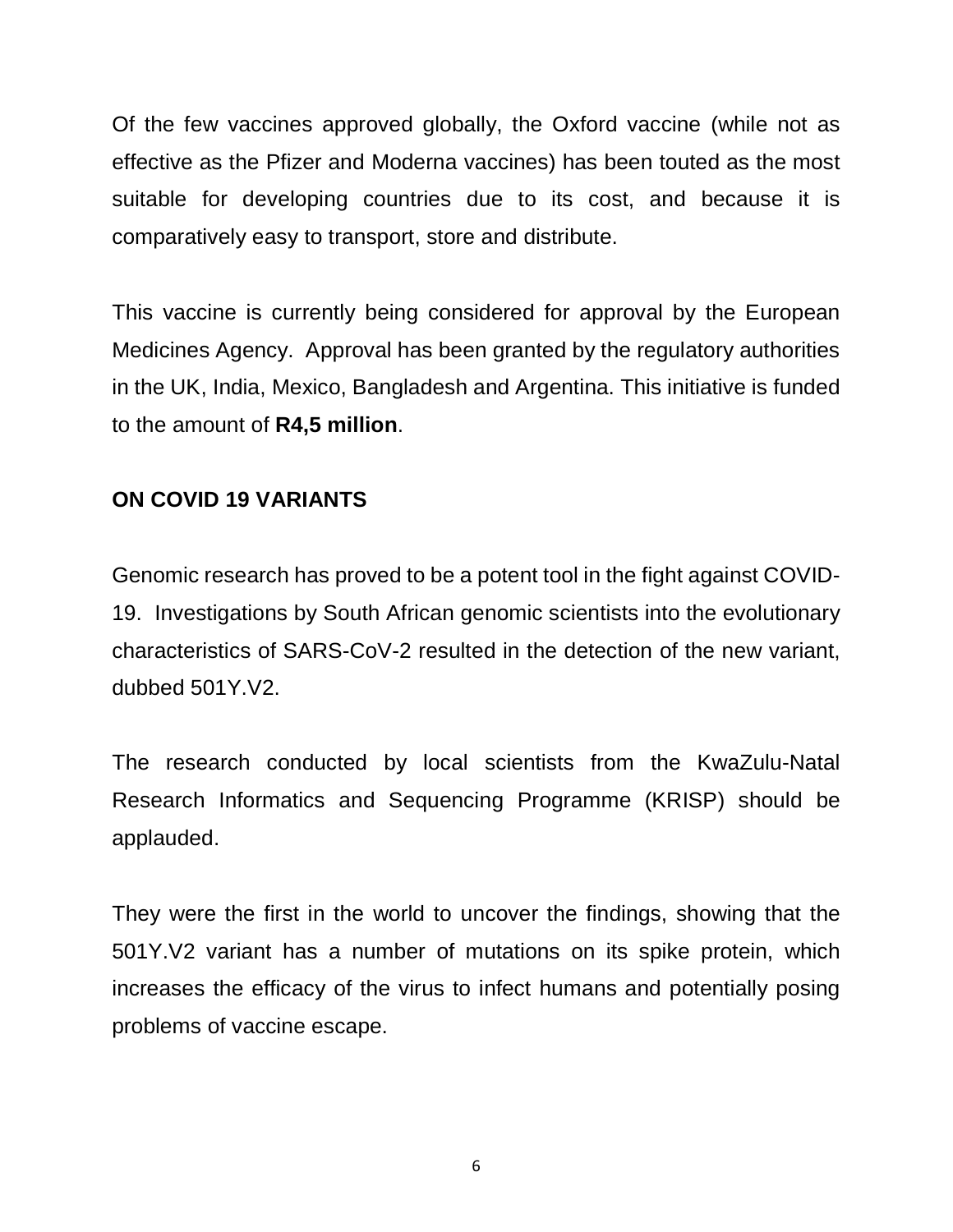This work is continuing through the Department of Science and Innovation, and we have allocated KRISP R25 million over the next 12 months to complete the sequencing of 10 000 SARS-CoV-2 genomes in South Africa and the rest of the African continent.

The funding will be used to understand the spread of COVID-19 and other virus lineages in Africa, and to support clinical and laboratory investigations of genomic variations in the country.

In this regard our key task now is to get a better understanding of the mechanisms of increased transmissibility (which is increasingly supported by data) and if there is any evidence of increased pathogenicity (a different disease profile/progression), or whether reinfection can occur.

Our scientists continue to work with their international counterparts to ensure that knowledge is pooled in order to bring COVID-19 under control.

The Department of Science and Innovation (DSI) has also funded local clinical trials and its facilities continue to track the evolution/mutation of SARS-CoV-2 lineages.

Scientists from the DSI funded KRISP, and have been meeting with the world's top scientists every two weeks to discuss the evolution of SARS-CoV-2 lineages. The centre has been sequencing SARS‑CoV‑2 genomes locally and sharing its findings.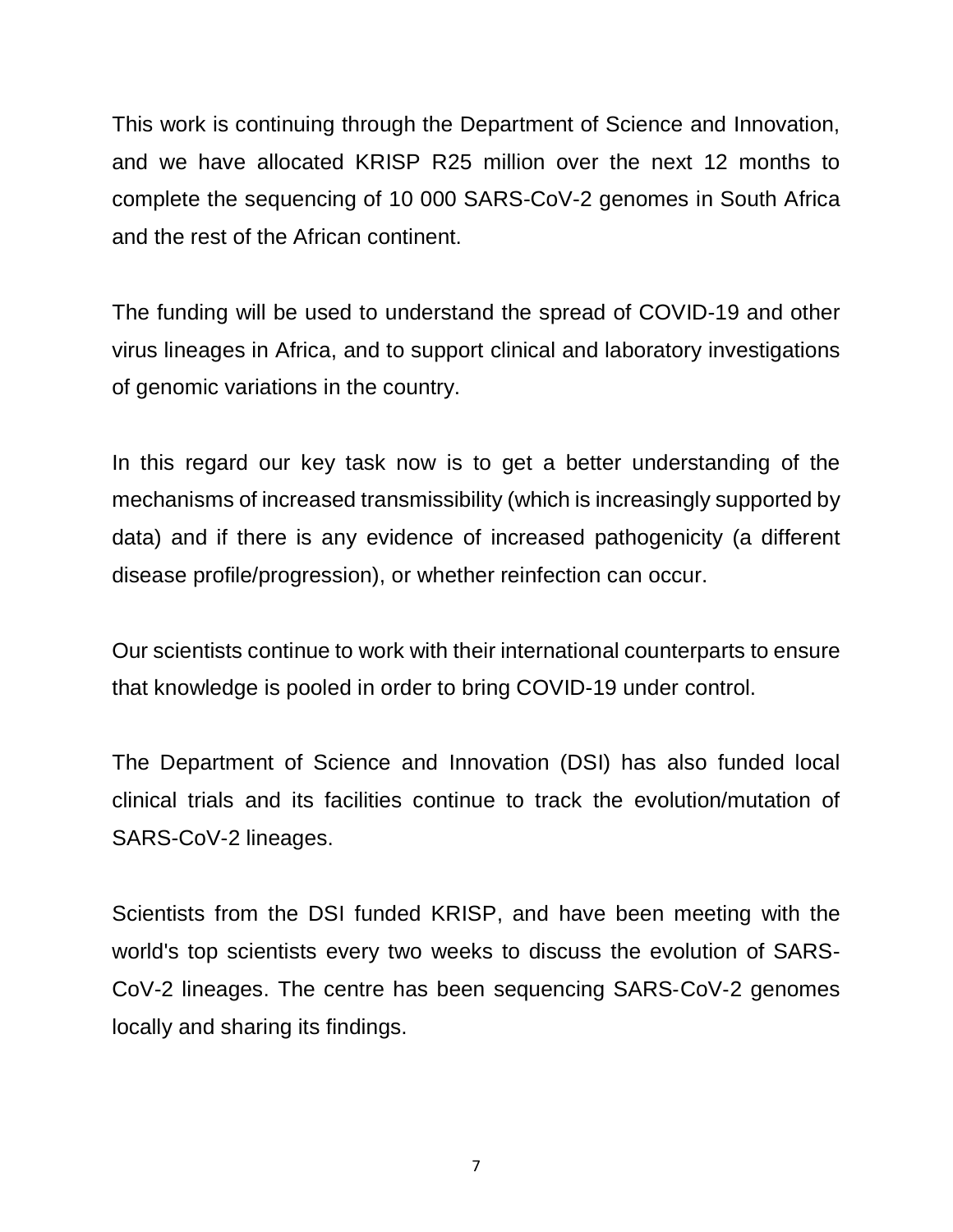Beyond these measures, the Department of Science and Innovation is also working closely with agencies such as BIOVAC to investigate a long-term strategy for a robust and integrated national science and innovation platform to reduce South Africa's vulnerability against pandemic outbreaks.

We will also be working with other government departments as well as the private and development sectors in this regard.

On the national science and innovation sector, we will be convening a Panel of Scientists to provide a platform for scientists to share with society on what science is saying about the role of vaccination in our fight against COVID-19. They will also openly discuss the implication of the new variant on the current vaccines and myths about vaccination both biomedical and social science issues.

I will also be convening an Imbizo, through the Human Science Research Council (HSRC) and the National Institute of Social Sciences and Humanities (NIHSS), of social scientists humanities specialists to analyse and come-up with concrete suggestions to government and society as a whole on how to deal with the psycho-social impact of covid-19 on families, communities and society as a whole.

**I will now brief you on our interventions in the Post School Education and Training sector.**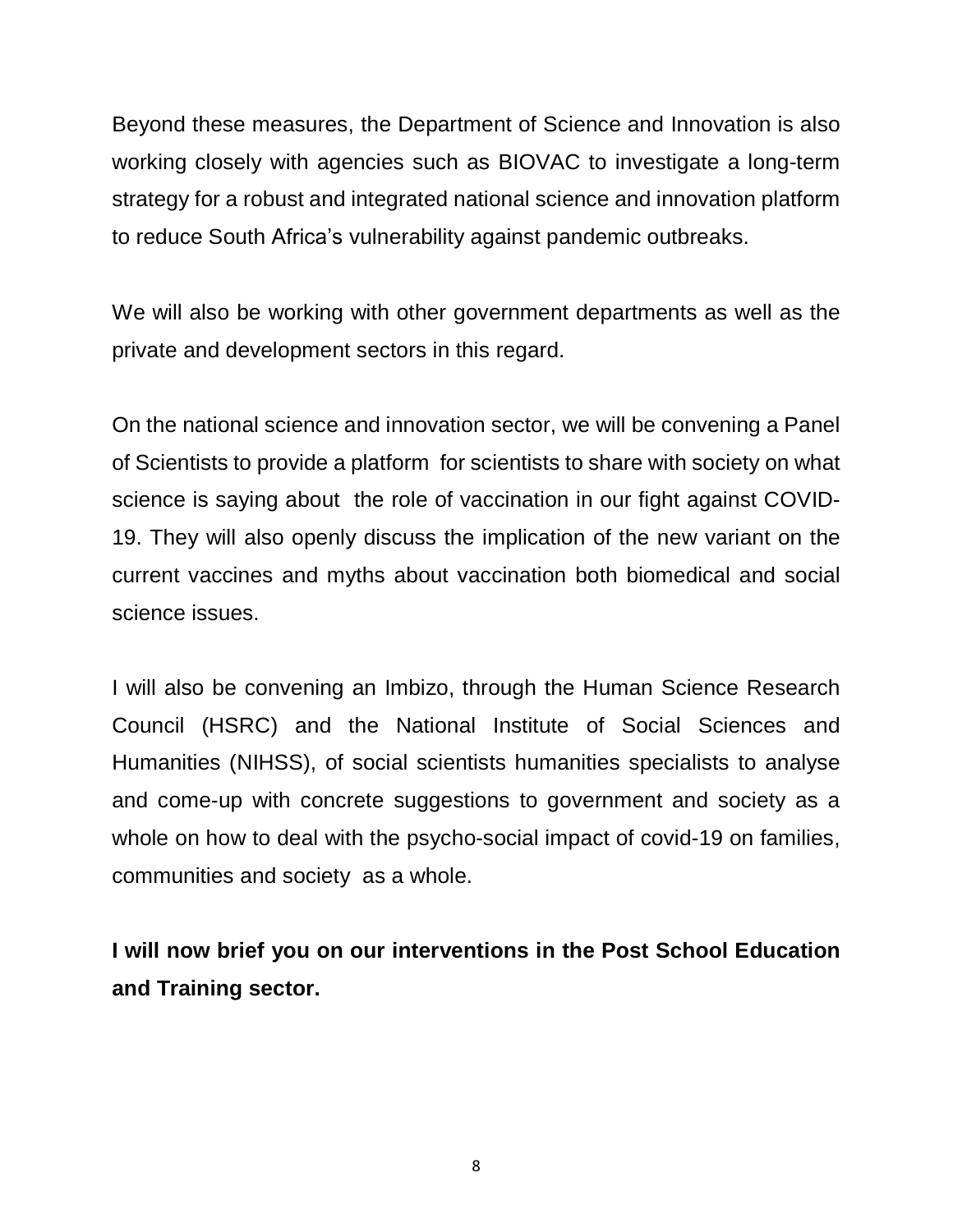## **ON DEATHS DUE TO COVID 19**

As a sector we mourn the losses of our staff and students in our PSET institutions, NSI and all our entities. I would like to once-more send my deepest condolences to their families, friends and colleagues of all those who succumbed to this pandemic.

## **UNIVERSITIES:**

The total number of COVID-19 positive cases reported across universities are 3 088 (1 499 staff and 1 588 students) as at 13 November 2020. The total number of deaths: 58 (48 staff and 10 students) as at 13 November 2020.

We will be receiving an updated report on infections and fatalities at our universities in the report due on the  $20<sup>th</sup>$  January 2021, this coming Wednesday. However, we have already had the very sad news that fortyeight (48) staff members and ten (10) students had passed on last year on Covid related causes. We know that infections will have risen over the festive season.

#### **ON TVET:**

Based on our current cumulative reporting period between 15 Dec 2020 to 11 Jan 2021, I can report the following Covid-19 related cases in our sector:

Staff Infections - 146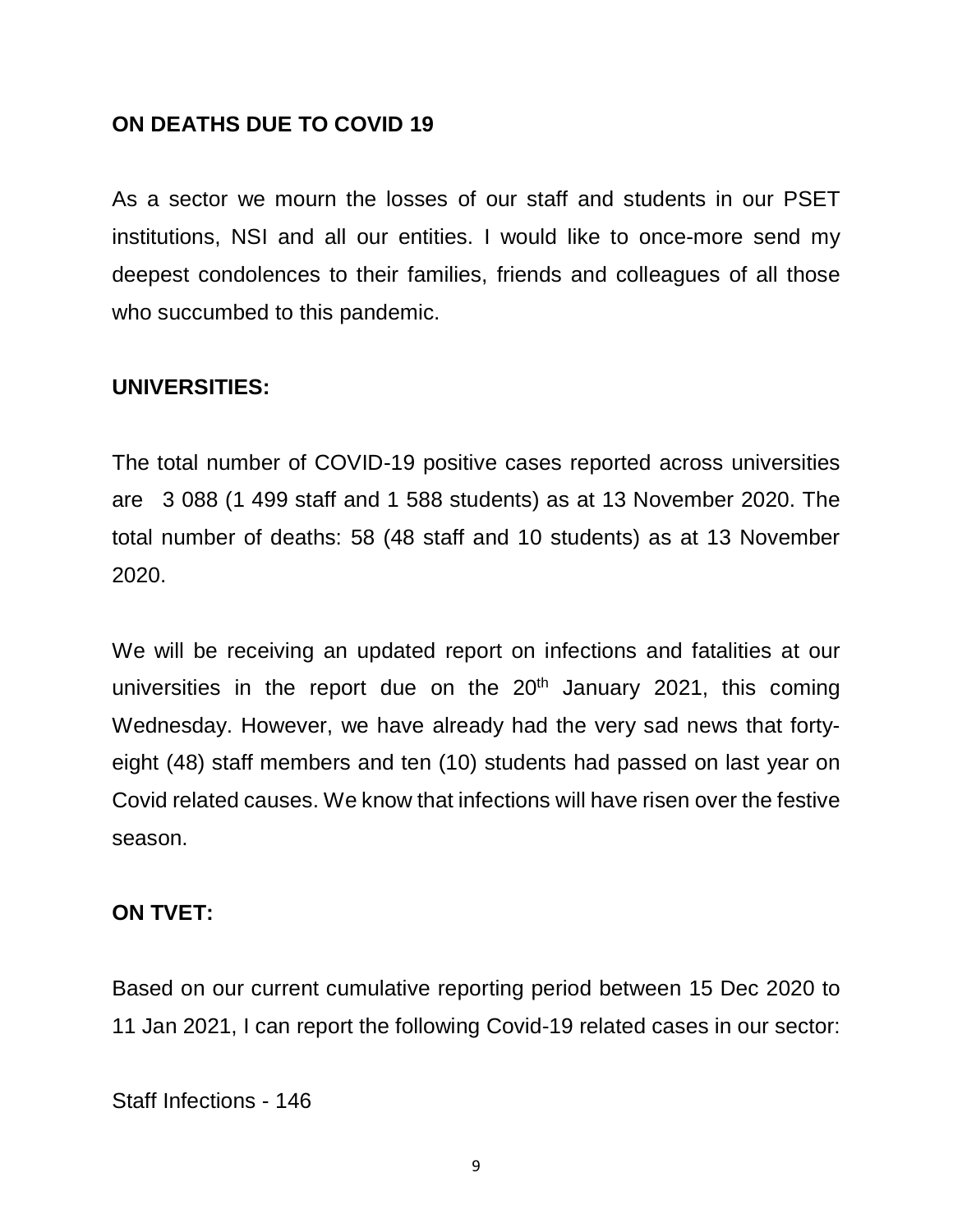Staff Recoveries – 123 Staff fatalities- 23

**ON CET:**

**Infection cases – 98 (**of which **21** students, 3 support staff and 74 lecturers) **Recoveries – 85 (**of which 20 were students, 3 support staff and 62 lecturers) **Fatalities – 4 (**of which 1 was a student and 3 lecturers)

**ON SETAS:**

**Infection cases – 57 Recoveries – 51 Fatalities – 4**

Given that the system has been closed for the festive season, it was not possible to collect further data. The Department will continue to collect data as soon as the sector fully reopens and we will continue to update the public on the situation as it develops.

## **ON HIGHER HEALTH**

HIGHER HEALTH, the health, wellness and development implementing agency of the Department of Higher Education and Training, has been supporting the COVID-19 response across the Post School Education and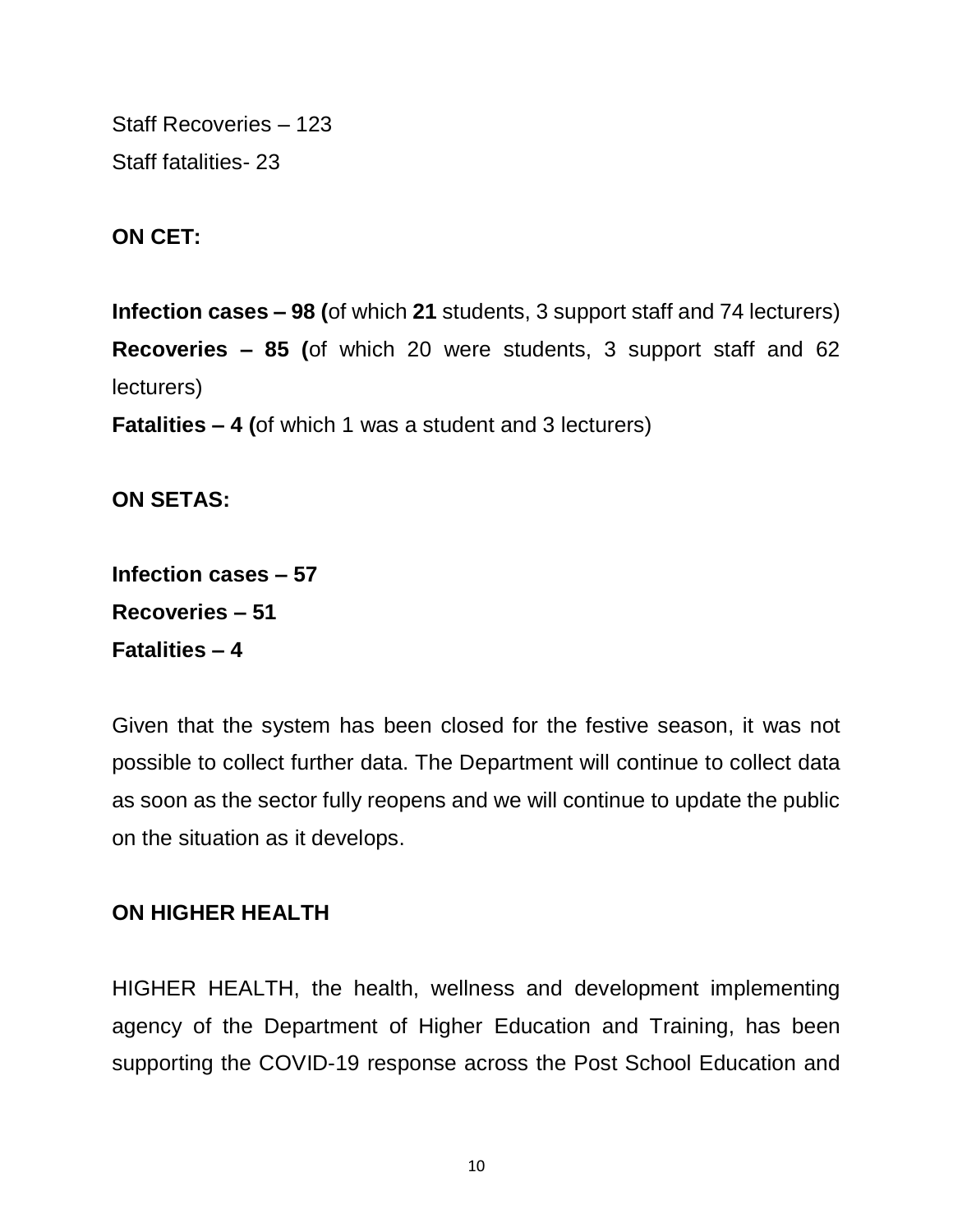Training System (PSET) since the beginning of the pandemic within South Africa.

Working with other experts, scientists and stakeholders, especially the World Health Organisation (WHO), the National Institute of Communicable Diseases (NICD), our sister Department of Health, and other agencies, HIGHER HEALTH together built comprehensive programmes, systems, controls and infrastructure for our sectoral response to COVID-19. This included the establishment of guidelines, protocols and capacity building – which is all grounded in science.

You will recall that I launched the PSET COVID-19 Guidelines as early as April 2020 and subsequently launched nine (9) sets of different protocols guiding our campuses, including protocols for managing cluster outbreaks and invigilation of exams during COVID-19.

These protocols played a very significant role towards the successful closure of the 2020 academic year as thousands of our students have already written exams and many more will be writing in the coming weeks and months.

To this end, we have updated all COVID protocols, guidelines and training materials with the evolving scientific advancements, to enable retraining and strengthening management and frontline teams for the re-opening of institutions during level lockdown 3 this year.

We are gratified to report that as much as the focus and emphasis has been on COVID-19, HIGHER HEALTH continues the good work of providing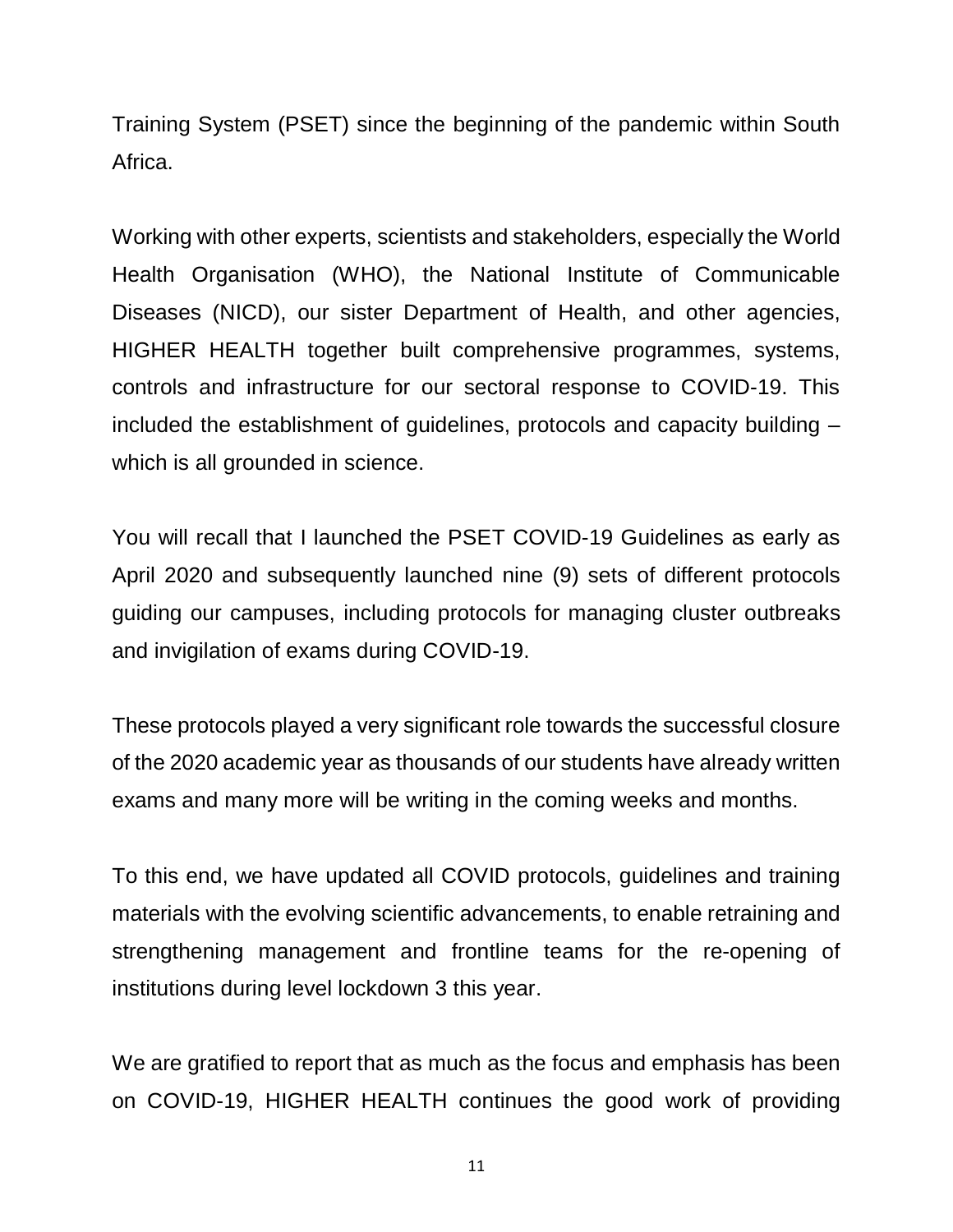services on other student health and wellness challenges and epidemics, including mental health, gender-based violence and HIV, amongst others. Our approach in the sector is that whilst focusing on Covid 19, we must however not lose focus on the other health and welfare challenges in the sector.

I am pleased to report that during the lockdown, over **100,000** students, across our campuses, continued receiving HIV services, and contraceptive support. Thousands of young women received access to reporting and subsequent GBV support services, and the HIGHER HEALTH 24 HOUR STUDENT HELPLINE for Mental Health and GBV established in August 2020, has to date managed more than **5 000** crisis calls.

The increasing strain placed on mental health and GBV by the COVID-19 pandemic is undeniable and therefore the helpline remains available to support and save lives. I urge all students to access this free helpline number *0800 363636*. I repeat *0800 3636336*.

On the 11<sup>th</sup> January 2021, the HIGHER HEALTH team started re-training all our institutional and campus COVID task teams in order to respond to the pandemic.

Further rigorous training on campus has started for frontline workers, student and staff volunteers so they can be redeployed across our campuses to manage COVID-19.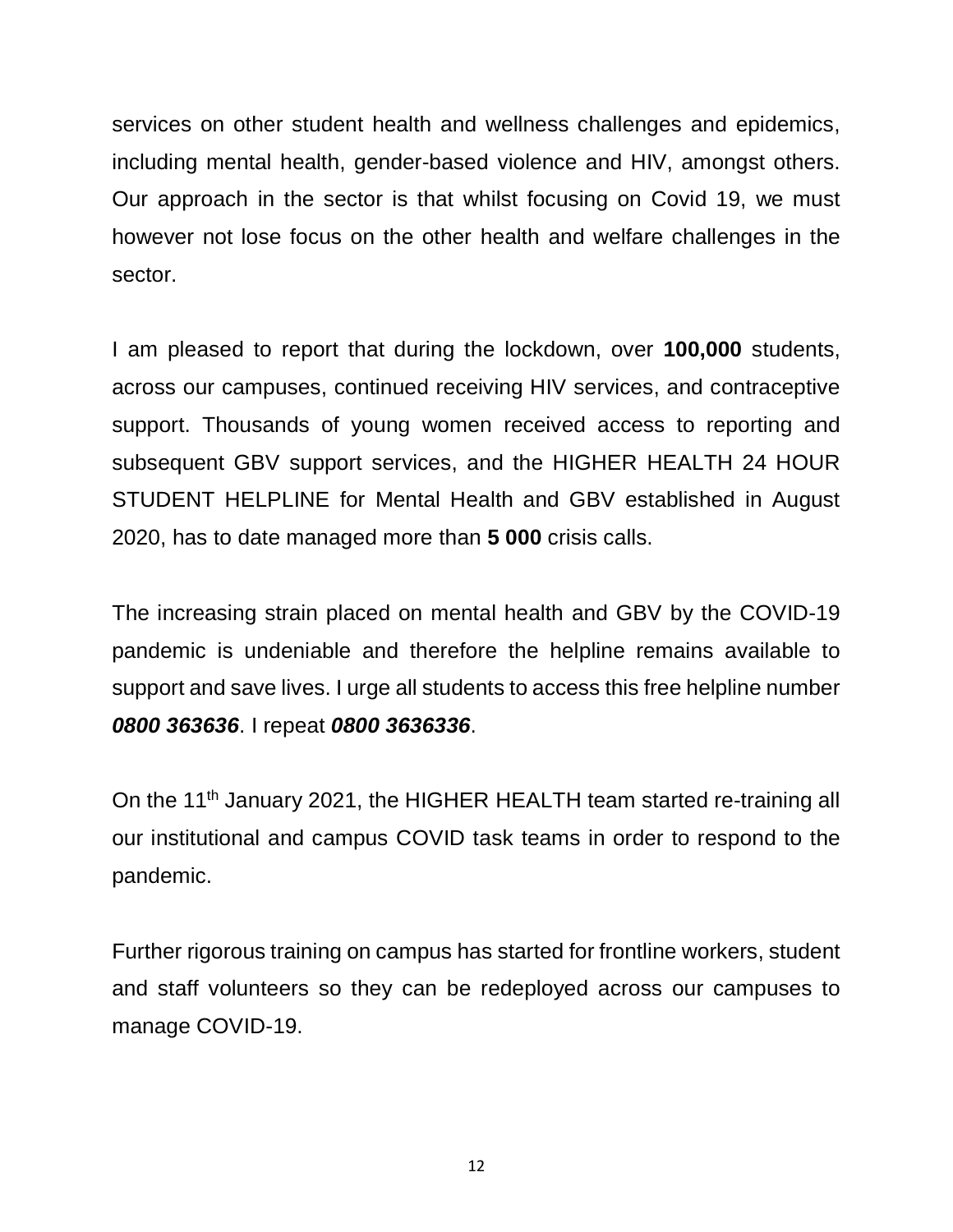HIGHER HEALTH will also work with each institution to strengthen daily screening of staff, students and any service provider entering our campuses.

We have capacitated and developed over **30 000** campus-based frontline institutional staff and student volunteers. Among them are residence officers (on-campus, off-campus and private accommodation), management, student support services, campus security and the cleaning staff.

This existing capacity will be directed to assist as we deal with the second wave through the re-establishment of screening stations close to campus entrances.

These in-person resources are supported by the HIGHER HEALTH digital screening tool, HealthCheck, which provides a digital passport to students and staff on a daily basis.

This tool assists with early detection, isolation (before leaving home/residence), and decreased congestion at security gates. Thus far over **7.7 million** screenings have been done by over **1.6 million** students and staff since its launch in early June 2020.

In order to strengthen our student health and wellness services at underprivileged campuses, HIGHER HEALTH, established a District Campus Health and Wellness Mobile Clinic Health Care Programme.

These clinics played a key role in various provinces in managing last year's cluster outbreaks across our campuses. We worked closely with Department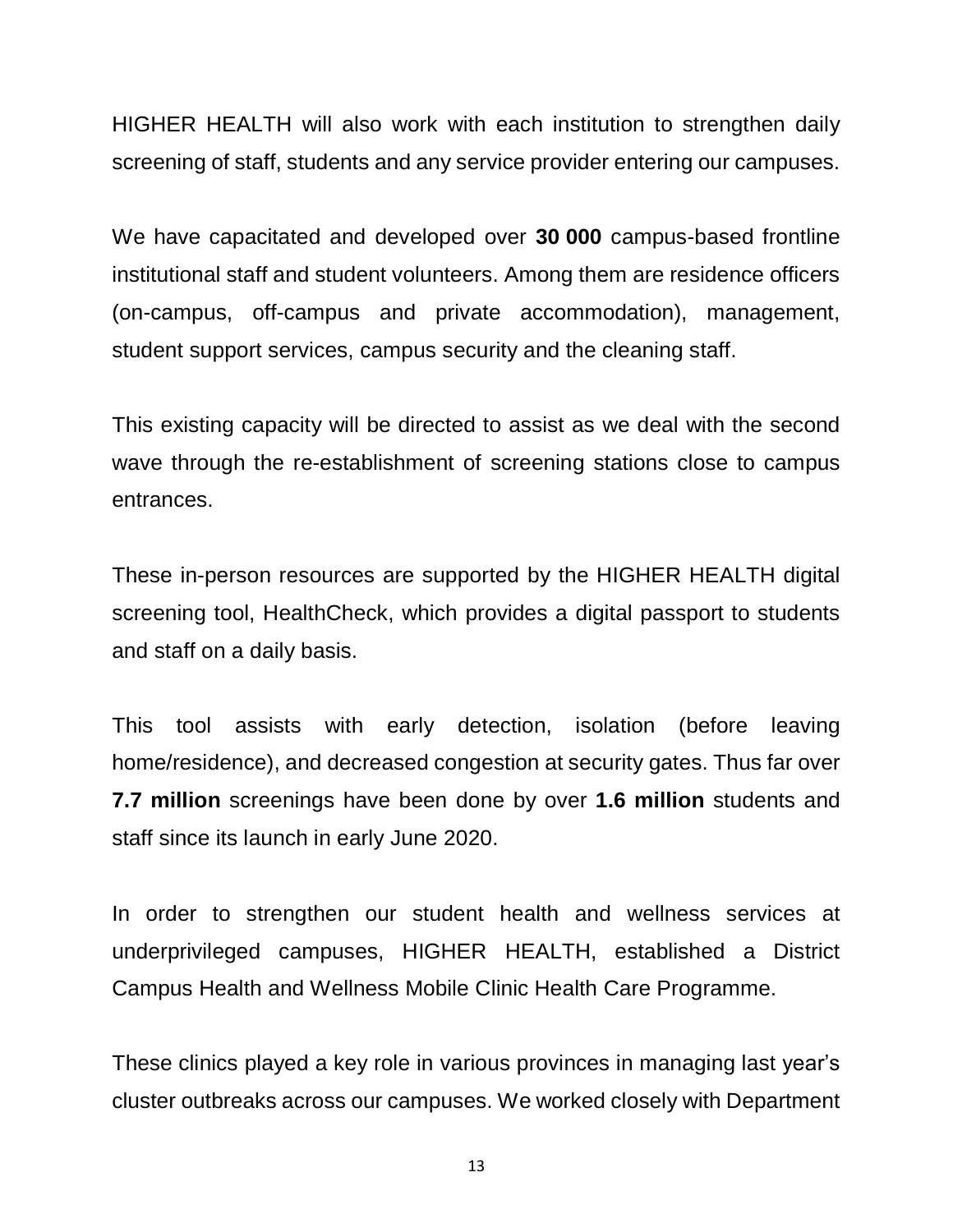of Health and the National Health Laboratory Services to enable early detection, isolation and further mitigating the spread of infection, across our residences and campuses.

Our strategy and plans are informed by an approach that where we experience huge increases in infections or cluster outbreak, we will immediately close the affected campuses or sites.

I have instructed HIGHER HEALTH to create a PSET strategy that is aligned with and supports the Department of Health's phased national vaccine strategy and also to coordinate its subsequent roll out. The strategy will help to ensure access to vaccination for our students and staff.

Priority for inclusion in the Phase 1 of the vaccine programme are the PSET sector frontline campus healthcare staff and health sciences students, especially from nursing, medicine and other disciplines.

Again, in sync with the Department of Health national vaccine approach, the PSET vaccination strategy will further develop a phased road map towards vaccination of all frontline and essential staff, student and staff volunteers, student support structures, as well as staff and students living with comorbidities across all our campuses.

HIGHER HEALTH is also working closely with other government departments to build a Health Department-approved training programme for the PSET sector for a science-based awareness and education initiative on the national COVID vaccination drive.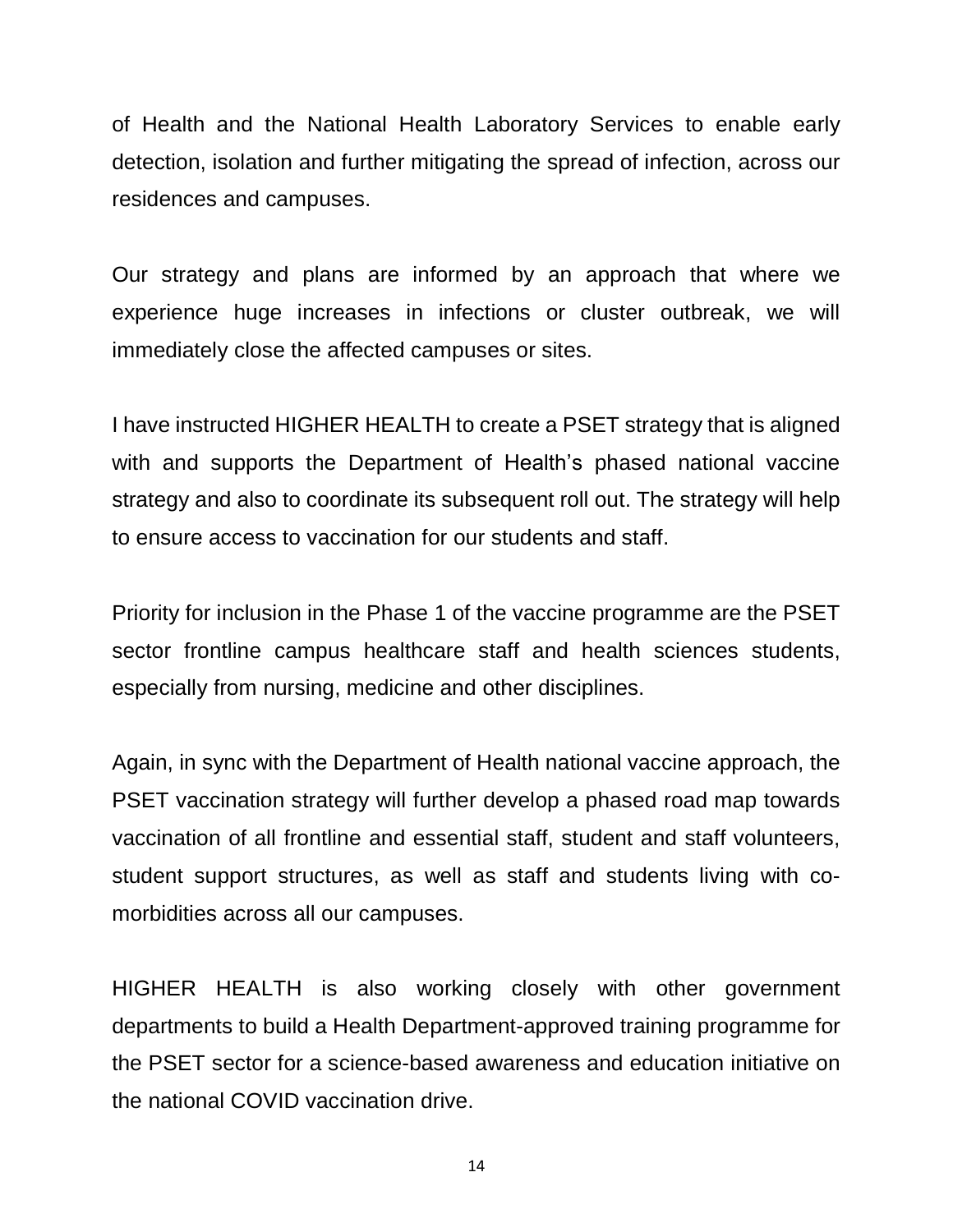We will train thousands of peer educators and student volunteers, with support from student leadership and our staff, to render knowledge, education and information to support the massive countrywide vaccination drive.

I urge our institutions and HIGHER HEALTH to mobilise and capacitate our own healthcare workers, staff and final-year health science students to volunteer to be trained and act as extra hands supporting the Department of Health, as it is impossible for **40 million people** to be vaccinated by a single department. In this regard, we will surely be playing our part.

In tandem we will also host public dialogues to address a range of fictions, myths and untruths often doing the rounds about vaccines, viruses, technology and human biology.

I also wish to take this opportunity to reaffirm that all vaccines that government intends securing are scientifically tested and approved by competent relevant authorities. We urge out people to desist from believing in untruths, like that 5G mobile systems cause Covid 19.

Our students will play a significant role in protecting South Africans not just because of an increased vaccinated student populace which will minimise the spreading of the virus, but because of the positive role they will play as activists for change among their families and communities.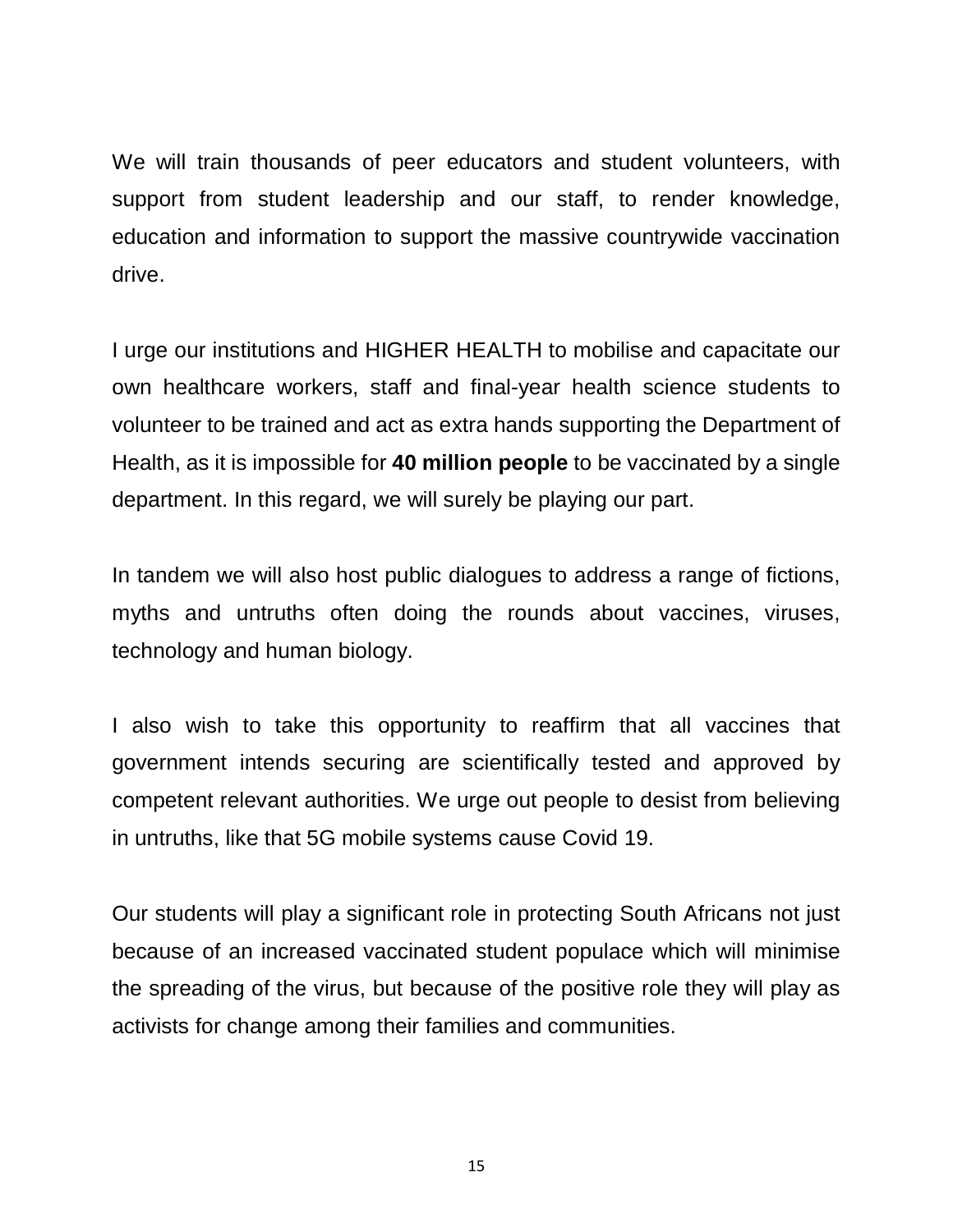HIGHER HEALTH in partnership with Universities South Africa (USAf), the South African Association of Senior Student Affairs Professionals (SASSAP), the South African Union of Students (SAUS) and in future with the South African Public College Organisation (SAPCO) and the South Africa TVET Student Association (SATVETSA), intends to forge a COVID-19 Social Compact Campaign.

Our initiative intends to unite our PSET sector leading towards beating the pandemic though social cohesion that champions and follows prevention principles.

As students head back to campus to write exams and prepare for the new academic year, it is vital to remind you that we have successfully conducted exams for millions of TVET and university students in the midst of the pandemic. And we did so effectively due to stringent and evidence-based protocols and controls. We can do this again.

We call on all students and staff not to forget to fully observe and respect the basic rules of COVID-19 conduct – social distancing, wearing a face mask, sanitising – as our educational institutions re-open. Do not waver, do not tire – the fight has not yet been won.

Together we can protect ourselves and our futures.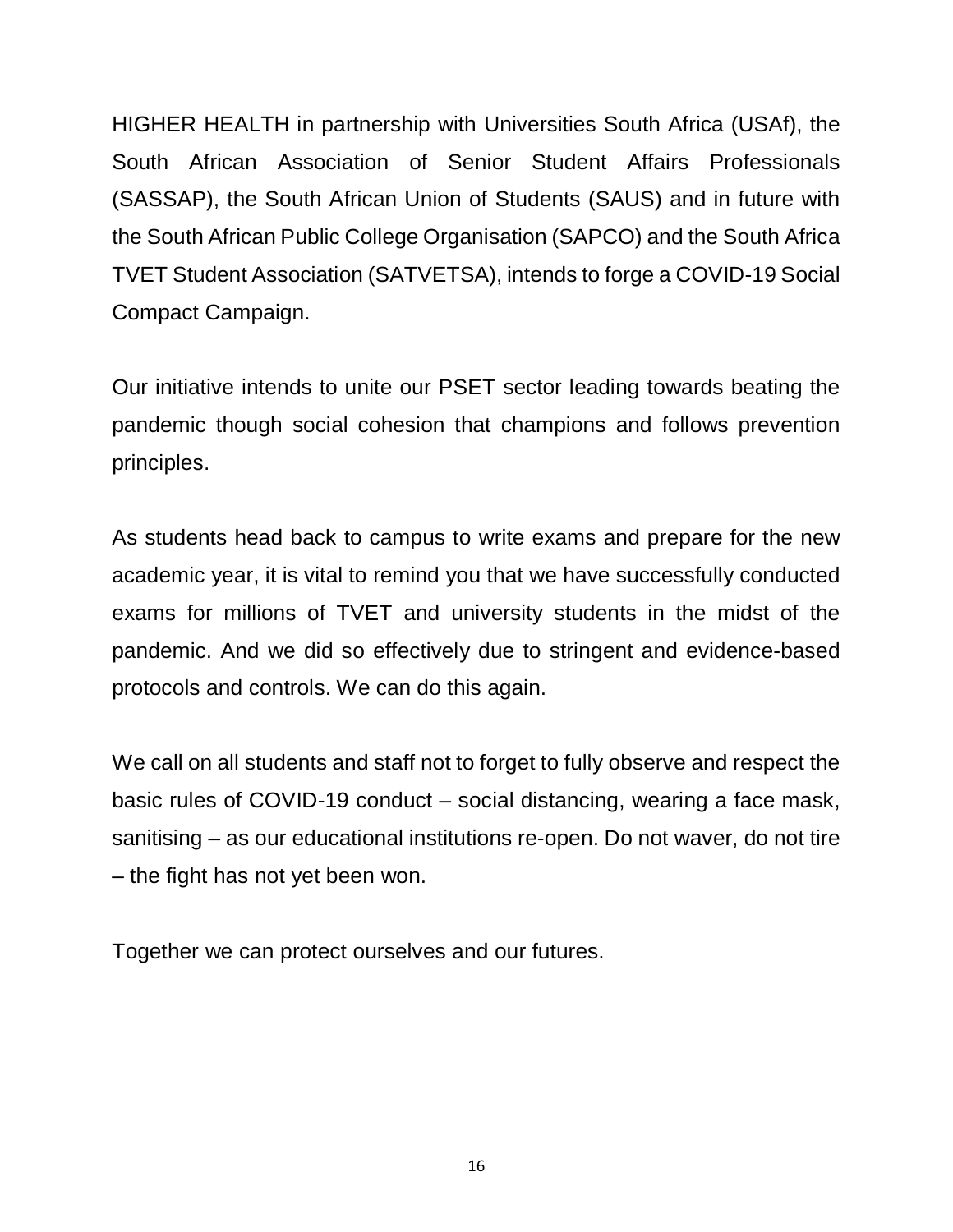## **ON NSFAS APPLICATIONS PROCESS**

NSFAS recorded over **750 000** applications for the 2021 academic year, which is a significant increase of approximately **185 000** applications (or a 25% growth) on the 2020 applications, and shows a high level of demand for funding support and access to higher education and training opportunities.

Over **460 000** (or 61%) of the applicants are SASSA beneficiaries. The vast majority of applicants were able to apply utilising the online channel, with smaller numbers of students than in previous years utilising the NYDA offices to apply, a direct result of the COVID-19 lockdown regulations.

The evaluation of applications process commenced in December 2020 and is well underway, and is due to complete in mid-February, which will be in time for funding decisions to be communicated in time for students registering for the new academic year.

While NSFAS utilised third party sources for financial eligibility verification in 2020, now NSFAS has also entered into a partnership with SARS to provide a further layer of eligibility-checking. This partnership with SARS is meant to accurately assess declared household income from SARS and compare with information that students are using to apply for NSFAS bursaries, as a further control to ensure that only deserving students are funded.

Each university and TVET college has an enrolment plan and can only admit a specific number of students. The competition for such spaces is high, especially in universities.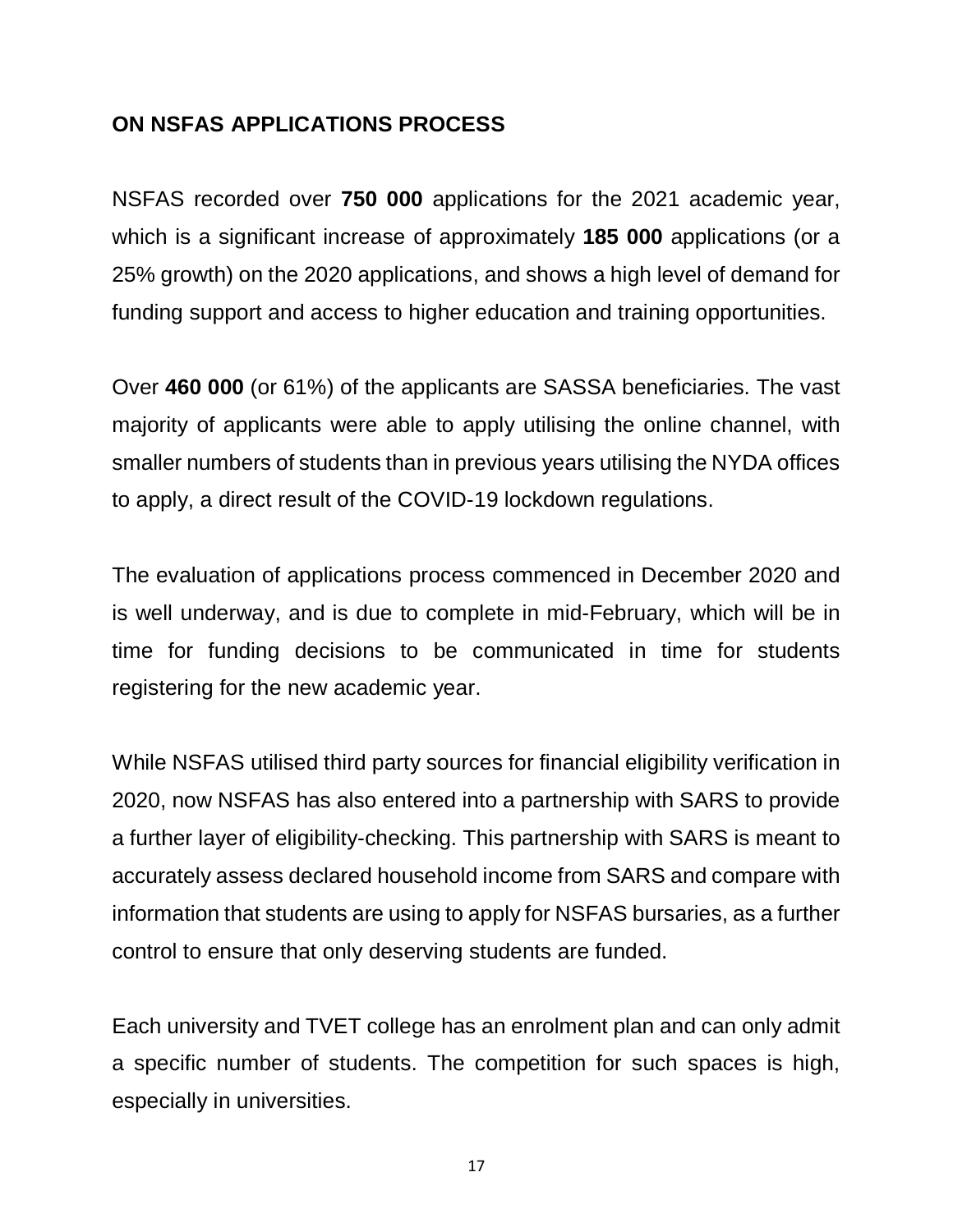Students who have applied to a university should be aware that they are given a specific time to respond and accept a space, before the space is offered to another student.

Students should therefore act quickly and make a decision whether to accept the space or not if they are made an offer, to avoid the risk of losing the space. Given the high numbers of applications received for NSFAS, funding late applications will not be accepted in 2021.

# **ON CACH (Central Applications Clearing House)**

Unfortunate reality that not all students who apply for a space at a university will be offered one. It is for this reason that the Department has developed the **Central Applications Clearing House** (CACH) which is an integrated referral service for PSET institutions and students.

The CACH is the first phase of what will in the future become the Central Applications Service (CAS) for the PSET system.

The CAS will be piloted in 2021 for entries into 2022 and is designed as a "one-stop-shop" for information and access into the PSET system – it will provide a single place for applications for study spaces in PSET institutions, accommodation and funding support thought NSFAS and other schemes.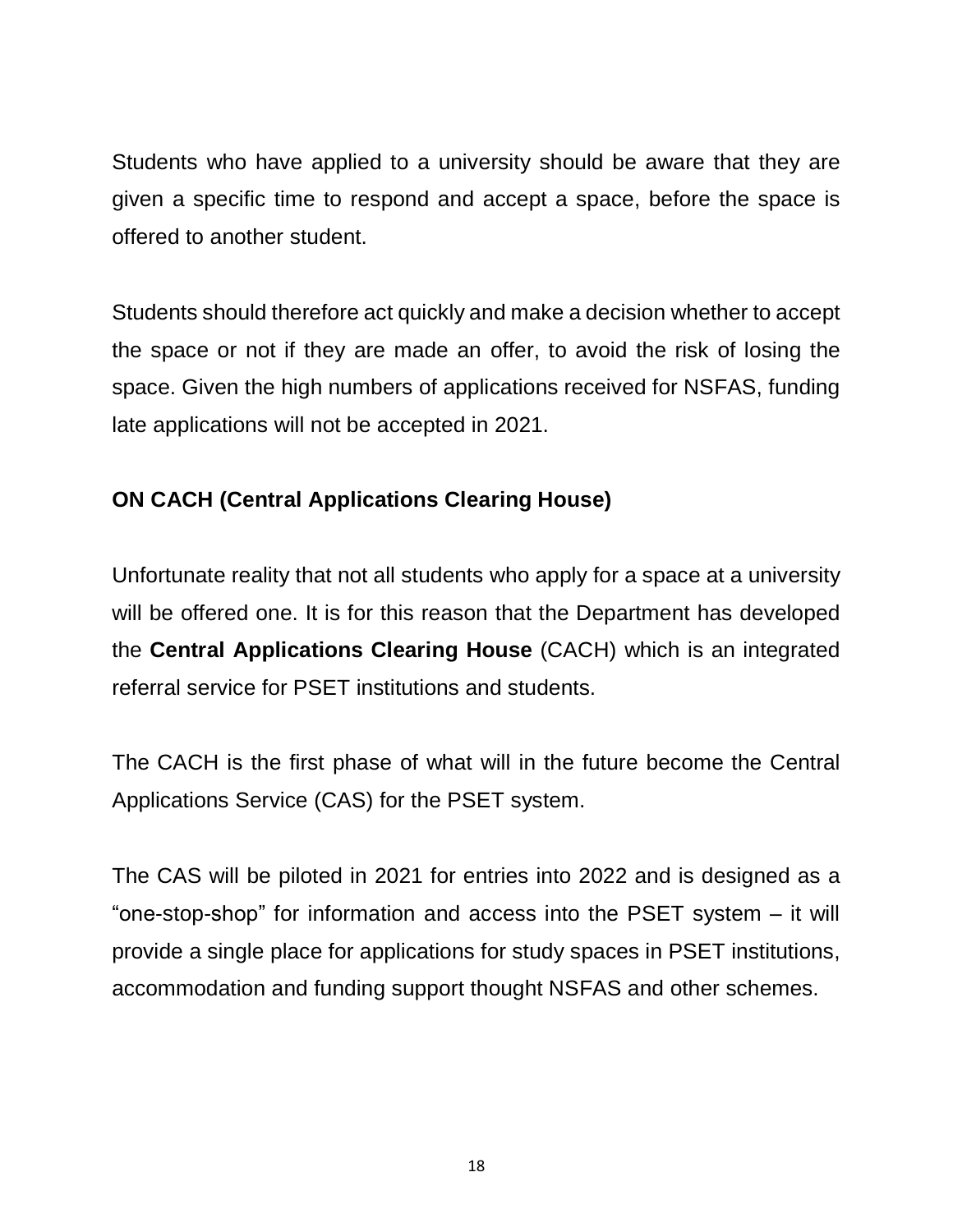Whilst we are in the process to fully develop the CAS, the CACH acts as a 'clearing house' or referral system for students who have applied for a space in a university or a college but have not successfully secured a space.

These students can sign up for the CACH to receive career advice and referral to other opportunities in the PSET system, including being referred to other universities that still have spaces in their area of interest, TVET college opportunities, artisan development opportunities and other possibilities within the PSET system.

It should be clearly understood that CACH is not a late application service. Students who have not applied for any PSET institution should contact the Department's Career Development Service (CDS) for advice on any possibilities that may be available to them.

The CACH service will open when the National Senior Certificate results are released.

In accordance with the 2020 Department of Basic Education statement, the NSC results are due to be released on 23 February 2021, and the CACH service will therefore open on 22 February 2021 and continue until the end of April 2021.

More information about CACH 2021 will be communicated closer to the time the NSC results are released. The Career Development Service can be contacted on **086 999 0123.**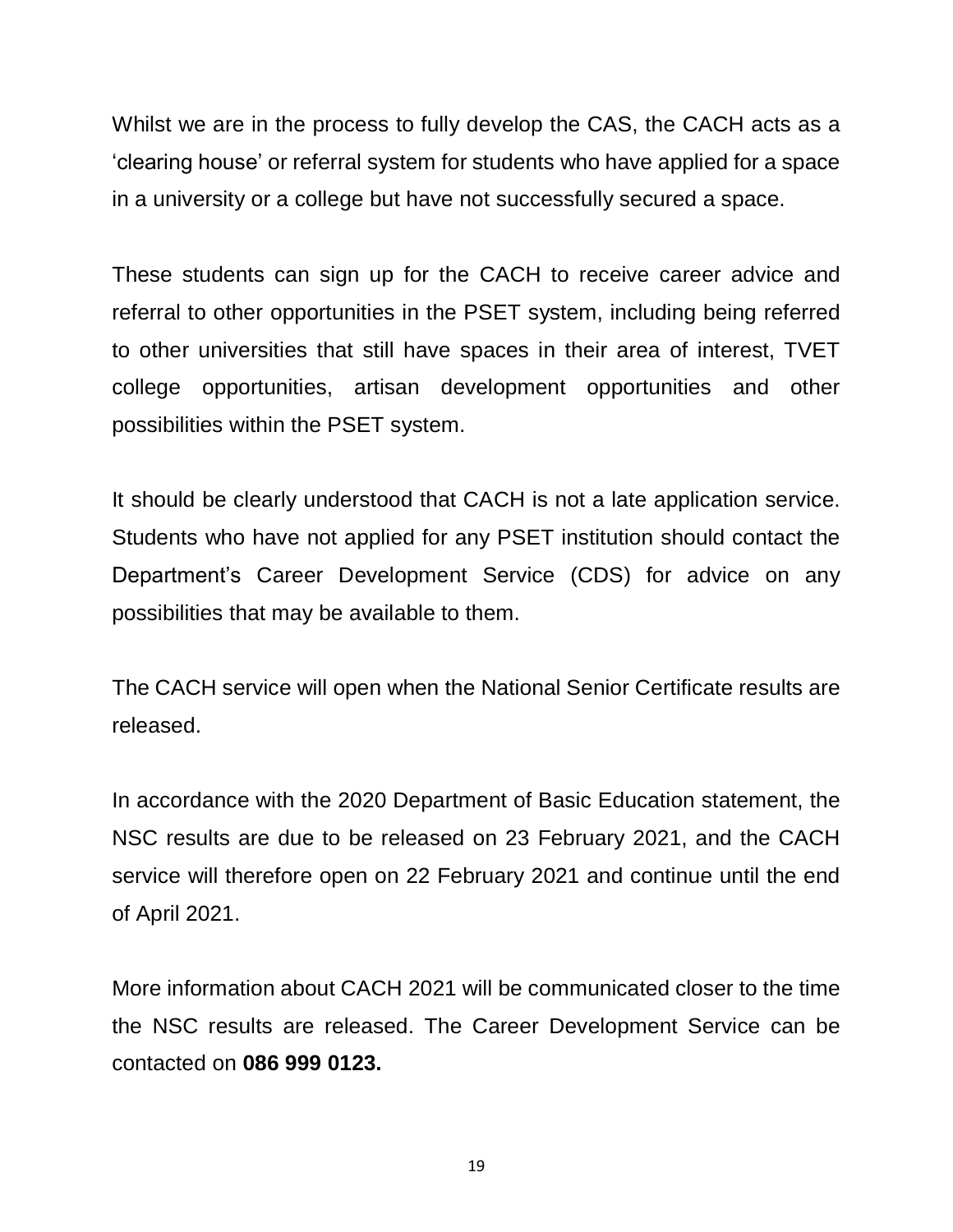# **ON THE LAPTOP PROJECT**

As indicated during our previous media briefing, the tender for the provision of laptops was fairly awarded on the  $2<sup>nd</sup>$  November 2020 to five (5) bidders.

Currently NSFAS is engaging with the service providers to develop the implementation process, including specifications, ordering, order turnaround times, delivery, payment terms, warranty, support and maintenance. At the same time NSFAS is finalizing the implementation guidelines for universities and TVET colleges, which will be consulted with institutions before implementation.

NSFAS is also engaging with individual institutions to assess laptop requirements for their NSFAS students, to ensure compatibility with the relevant qualifications.

It is important to note that university students will use their learning materials allowance to buy the laptops, which they will own and will be used for the duration of their studies. Each institution will develop a policy through which this will be implemented in line with NSFAS guidelines.

NSFAS aims to complete these processes over the next few weeks, and once that is done, they will communicate specific dates to the institutions. It is anticipated that NSFAS will be able to start the rolling out the first batch of devices for delivery when the 2021 academic program resumes in March.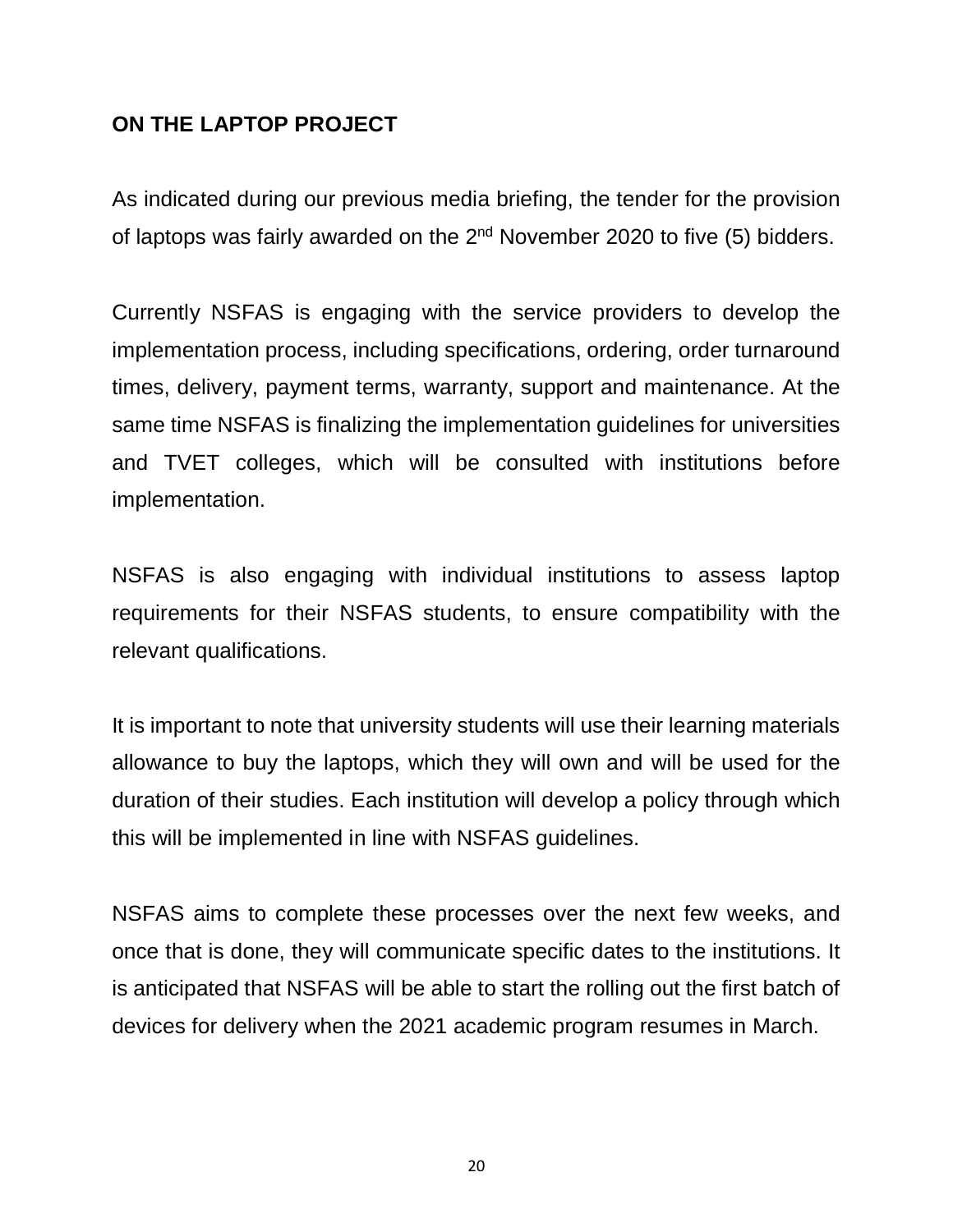#### **ON DATA**

As the PSET system, working in collaboration with the Department of Communications and Digital Technologies, we will soon resume negotiations with Mobile Network Operators (MNOs), for a long-term solution to the provision of data for students within the PSET system.

Our intention is to make sure that no student gets left behind during these turbulent times of the pandemic, but also find a sustainable long-term strategy that ensures that the PSET sector does not revert back to pre-COVID status in relation to access to online resources by students and lecturers.

Unlike in 2020, when we were dealing with one academic year, at this point in time we are dealing with the completion of the 2020 academic year and the opening of the 2021 academic year.

The DHET will be engaging with the MNOs, inter alia, MTN, Telkom and Vodacom, Cell C etc. with the intention that data becomes accessible to students.

Furthermore, we will also ensure that the zero-rating of educational websites remains a critical point. Lastly where students cannot be granted data and connectivity in areas with poor network infrastructure, we will be working towards innovative mechanisms for ensuring that they access teaching and learning support material.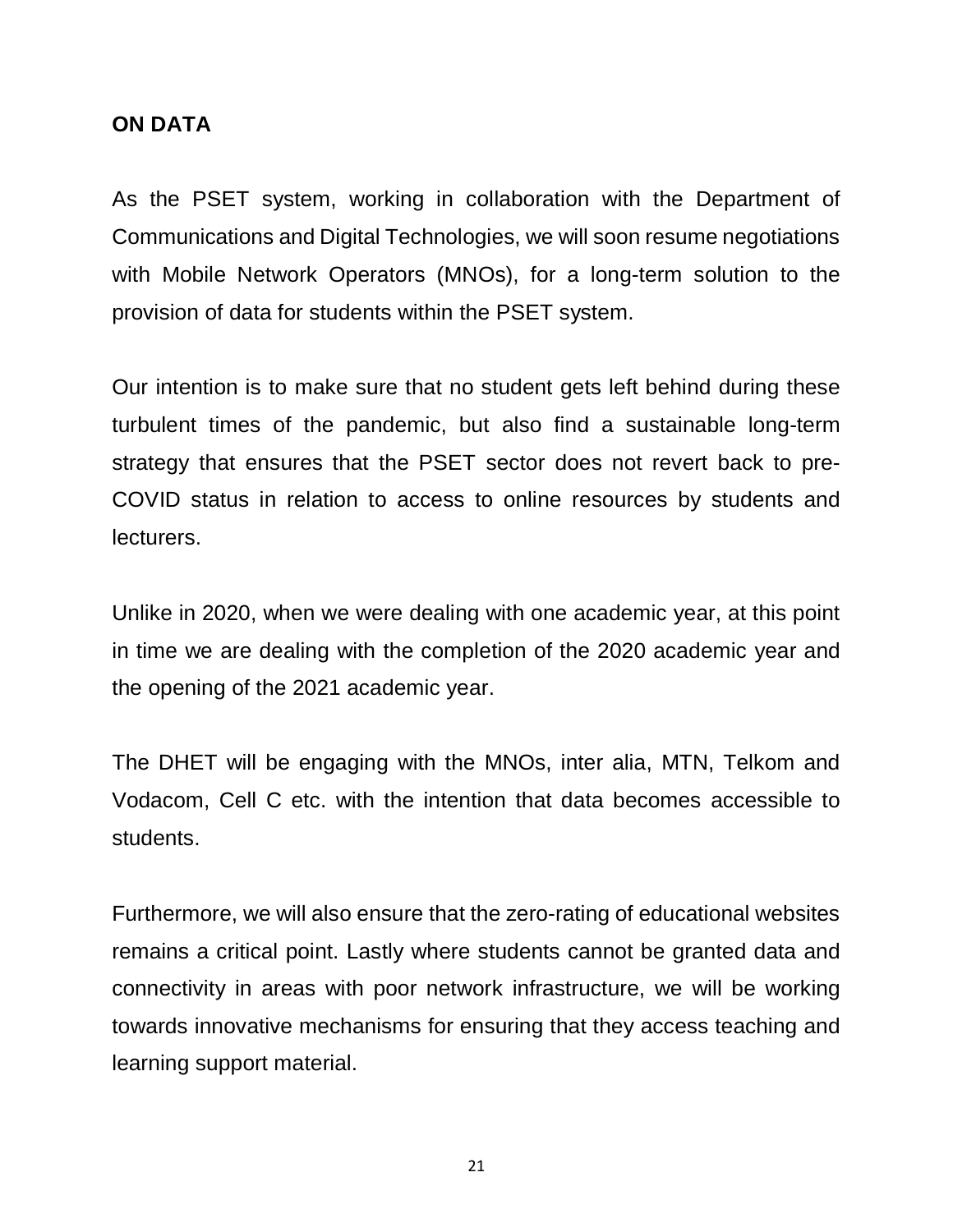# **ON THE COMPLETION OF THE 2020 ACADEMIC YEAR**

2020 was a year like no other. After a period of recess starting in March 2020, all universities moved to remote forms of teaching and learning.

They had to adapt their systems and teaching methods to provide remote support during the early lockdown periods in line with the regulations governing the lockdown levels. Our goal was to save lives and at the same time save the academic year.

This was a challenging time for all institutions and for staff and students of universities.

My Department monitored the system against a number of indicators including eighteen (**18)** teaching and learning and fourteen (**14)** health and safety indicators, and developed nine (**9)** system wide monitoring reports covering all public universities during the lockdown period.

# *[There is an appendix provided alongside this statement which contains these indicators]*

Significant efforts have been made across all institutions to ensure that a fair opportunity has been provided to all students to complete the 2020 academic year. This has included an inevitable extended period into the 2021 calendar year for the majority of institutions.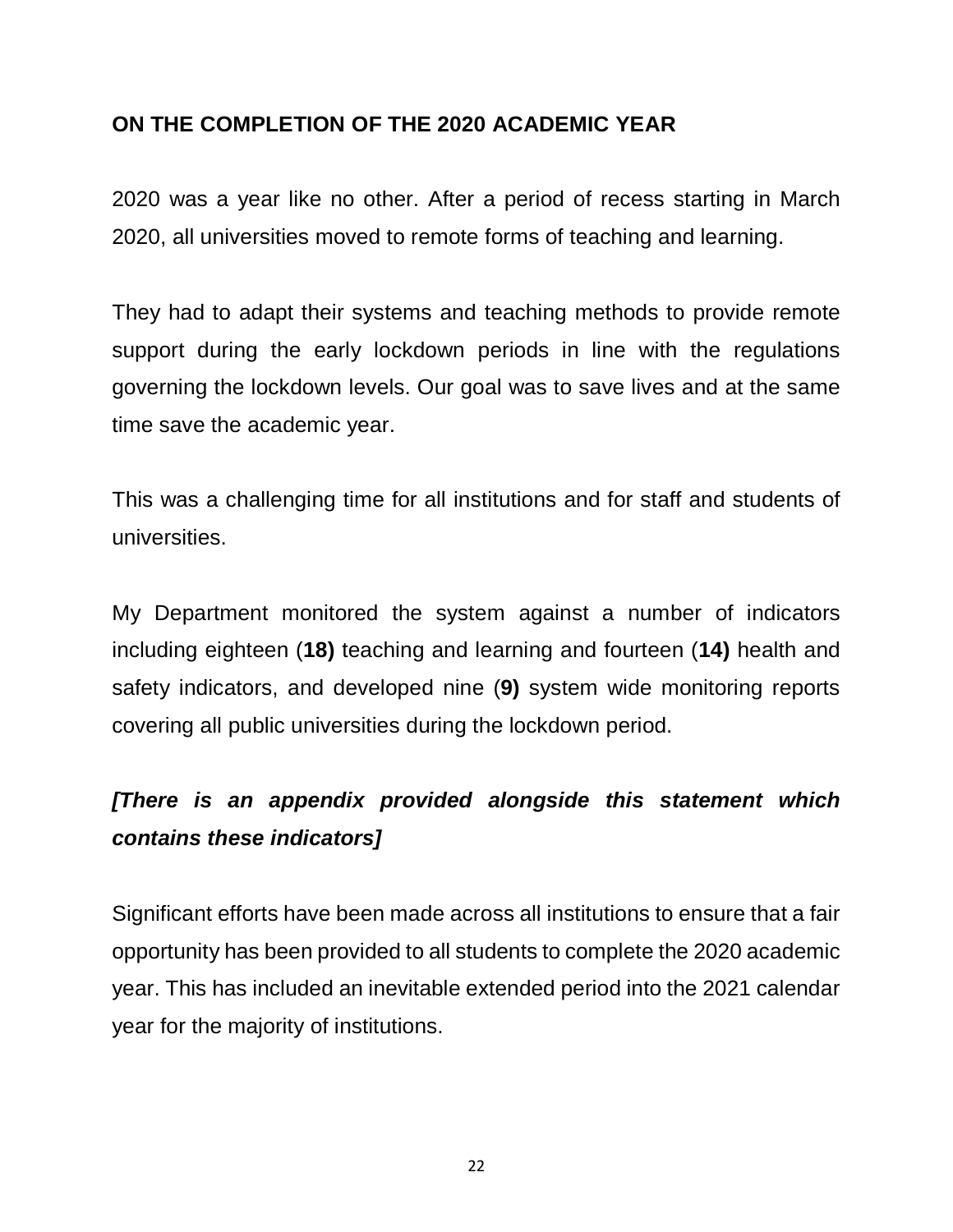The Department of Higher Education and Training has provided support to institutions through the re-prioritisation of funds into a COVID Responsiveness Grant.

The Grant supported universities to implement multimodal teaching and learning plans and campus safety plans. As a Department we are continuing to monitor institutions to keep track of academic and health and safety matters.

I commend all the academic staff and management teams of universities who put in additional efforts to support the necessary changes to the academic year. I also commend the many students in the system who have pushed hard to complete their studies, sometimes in very difficult conditions.

NSFAS beneficiaries continued to receive their funding during the academic year which provides vital support to many students.

Although the available funding at NSFAS is severely constrained, we will continue to provide living allowances to those students who qualify for the period of the extended academic year.

A national framework on tuition and accommodation fees has ensured that additional costs for students have been kept to a minimum.

The Department continues to work with institutions to ensure that additional costs for private accommodation can be kept to a minimum and I would urge that private accommodation providers abide by the principles of this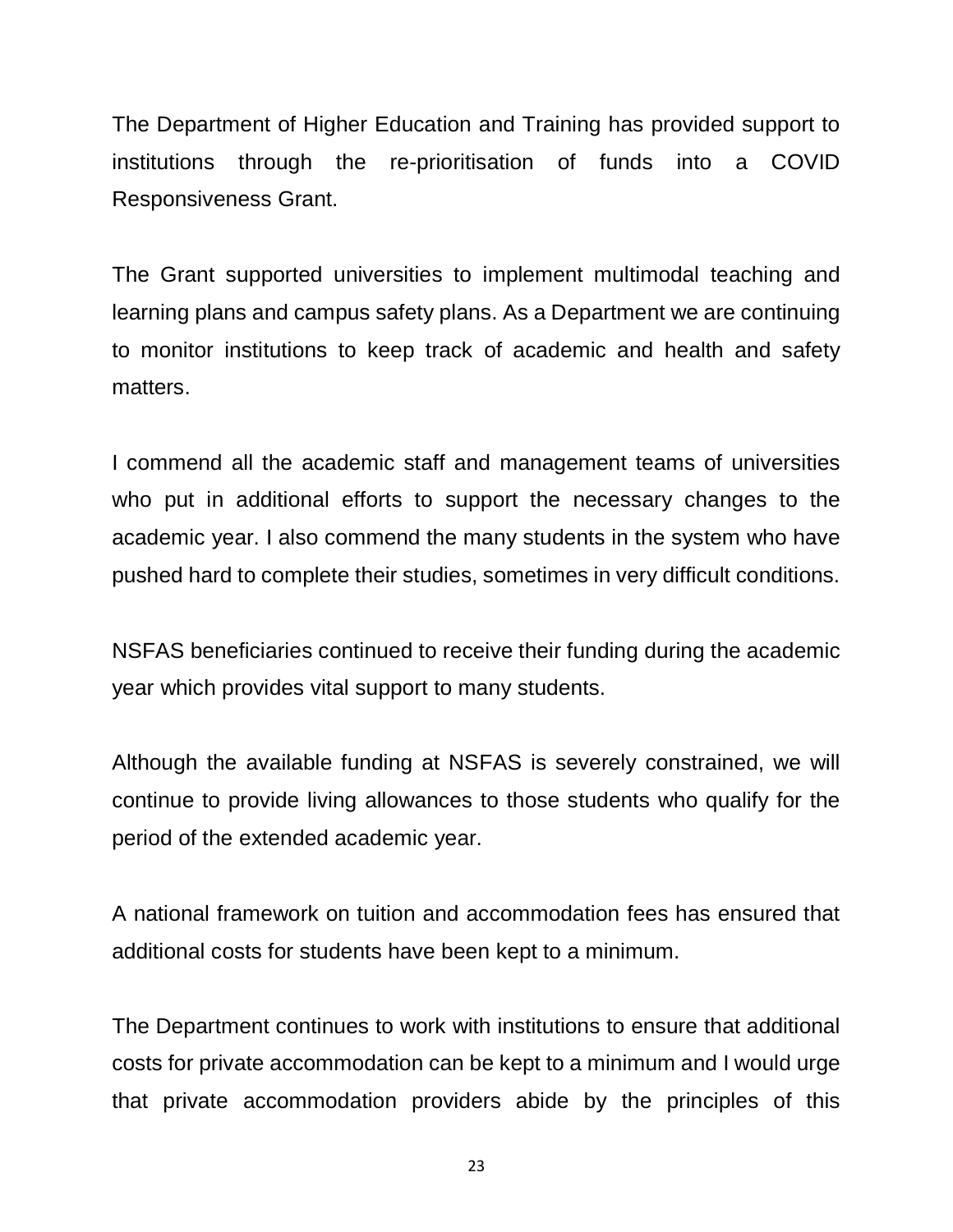framework, and that institutions continue to assist students in negotiating with providers where necessary.

I recently received information from all institutions on their plans for the completion of the 2020 academic year in the light on the enhanced Alert Level 3 conditions, and while many institutions have completed the formal teaching programmes for the academic year, some are still finishing academic programmes, and providing catch-up opportunities for students.

In some institutions, assessments and practicals are still to be completed in some programmes, and in others supplementary examinations are underway.

As previously reported, all institutions are following different academic plans, to account for different programme requirements and different conditions.

Ten **(10)** institutions have already completed all teaching and learning activities, including the examinations in 2020, and are just finalising special examinations and in two cases some practical assessments to finalise all aspects.

The remaining sixteen **(16)** institutions are completing the academic year at different times and in different forms, depending on their own academic timetables, and utilising a variety of methods to support students to complete.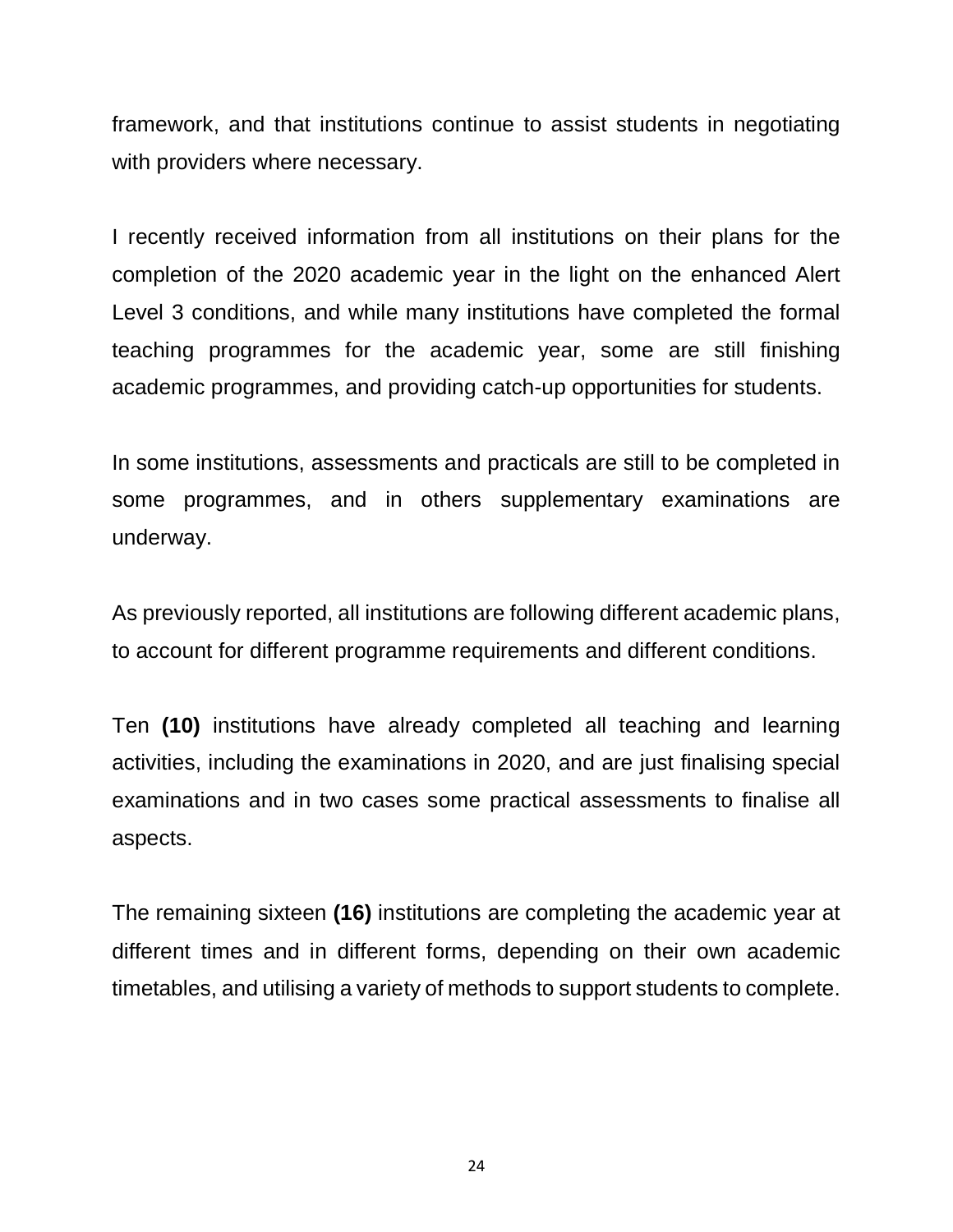*[There is an attachment with this statement which contains a table showing different universities and their planned dates for completion of the academic year, including those that have completed]*

I therefore urge all our institutions to continue to communicate their detailed programmes with all their stakeholders, particularly with students, prospective students, parents and employees, so that they remain informed at all material times on the roll-out of the institutional programme for proper decision making.

I am confident that with the support of all stakeholders we should successfully complete the academic year by the end of February for the vast majority of institutions and by March for all institutions.

Due to the current lockdown and the need to keep physical distancing and large gatherings at a minimum at many institutions, students who can continue studying from home are being requested to do so. However, many students who have to complete their academic programmes and have difficulty doing so away from campus have returned.

I urge all students and staff to continue staying safe, to keep up with the necessary preventative methods to reduce the spread of the virus, and to abide by the necessary protocols and codes of conduct in place at university campuses and in residences to ensure that they remain safe during this challenging time.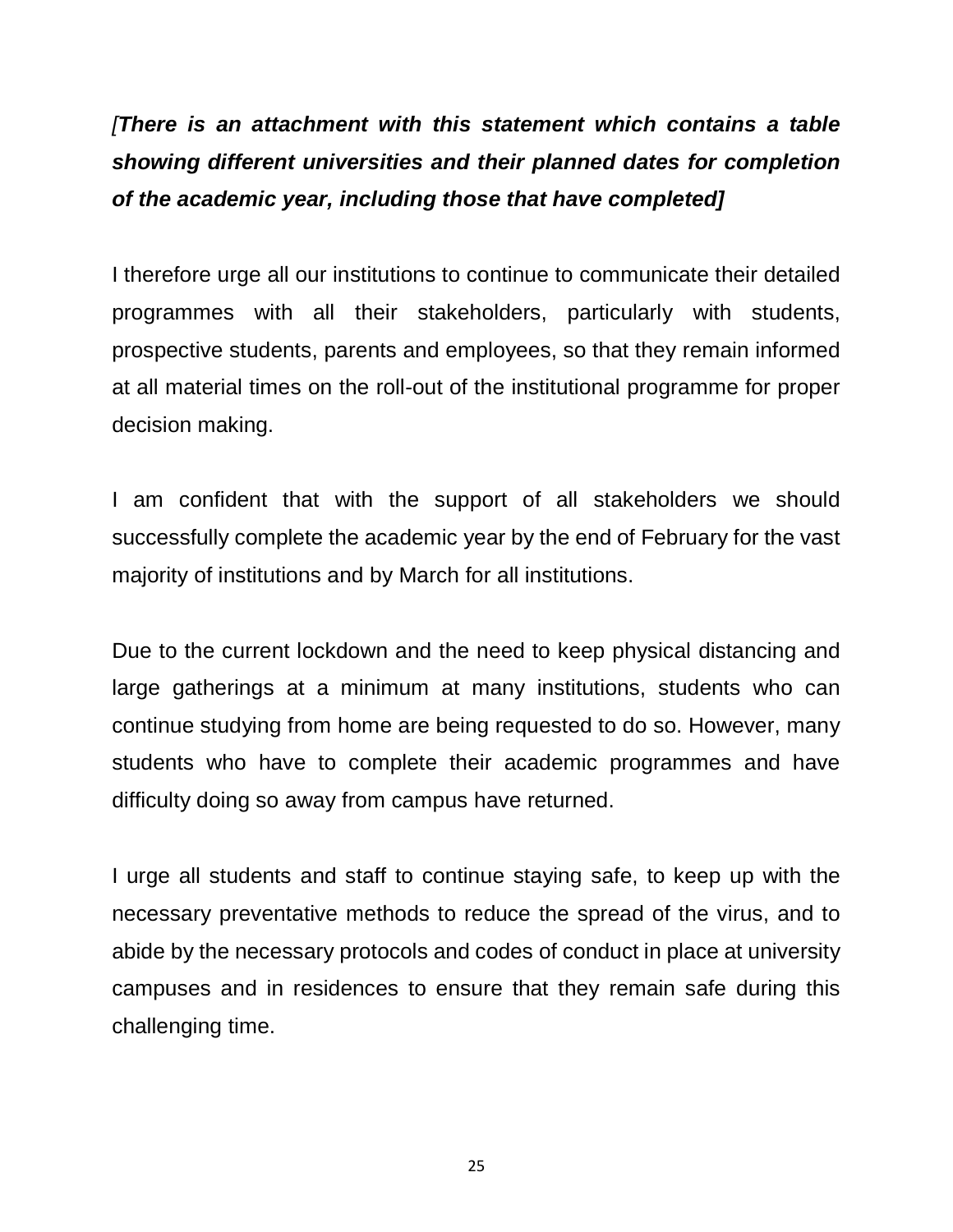# **ON THE ENROLMENT PLANNING AND MANAGEMENT OF 2021 PROCESS**

I am pleased to say that all institutions have aligned the start of the 2021 Academic Year for first time entries with the availability of Department of Basic Education National Senior Certificate (NSC) examination results.

The Department will work closely with institutions in preparing the system for the opening of the 2021 academic year, which, as I have previously reported, will take place between early-March and mid-April this year.

While the current focus is on the completion of the 2020 academic year, I will provide further information on plans for 2021 at a later stage, following engagement with institutions and aligned with the release of the Department of Basic Education National Senior Certificate (NSC) examination results.

It will be critical to ensure that the necessary health and safety protocols are in place for the registration period at universities and this will require clear and timeous communication with returning and new students.

One other issue that I would like to address are recent media statements focusing on the UNISA Council's decision to effectively manage its enrolment.

In 2018, with the introduction of the new bursary funding to enable fully subsidised funding for poor and working-class students through the National Student Financial Aid Scheme, enrolment planning became extremely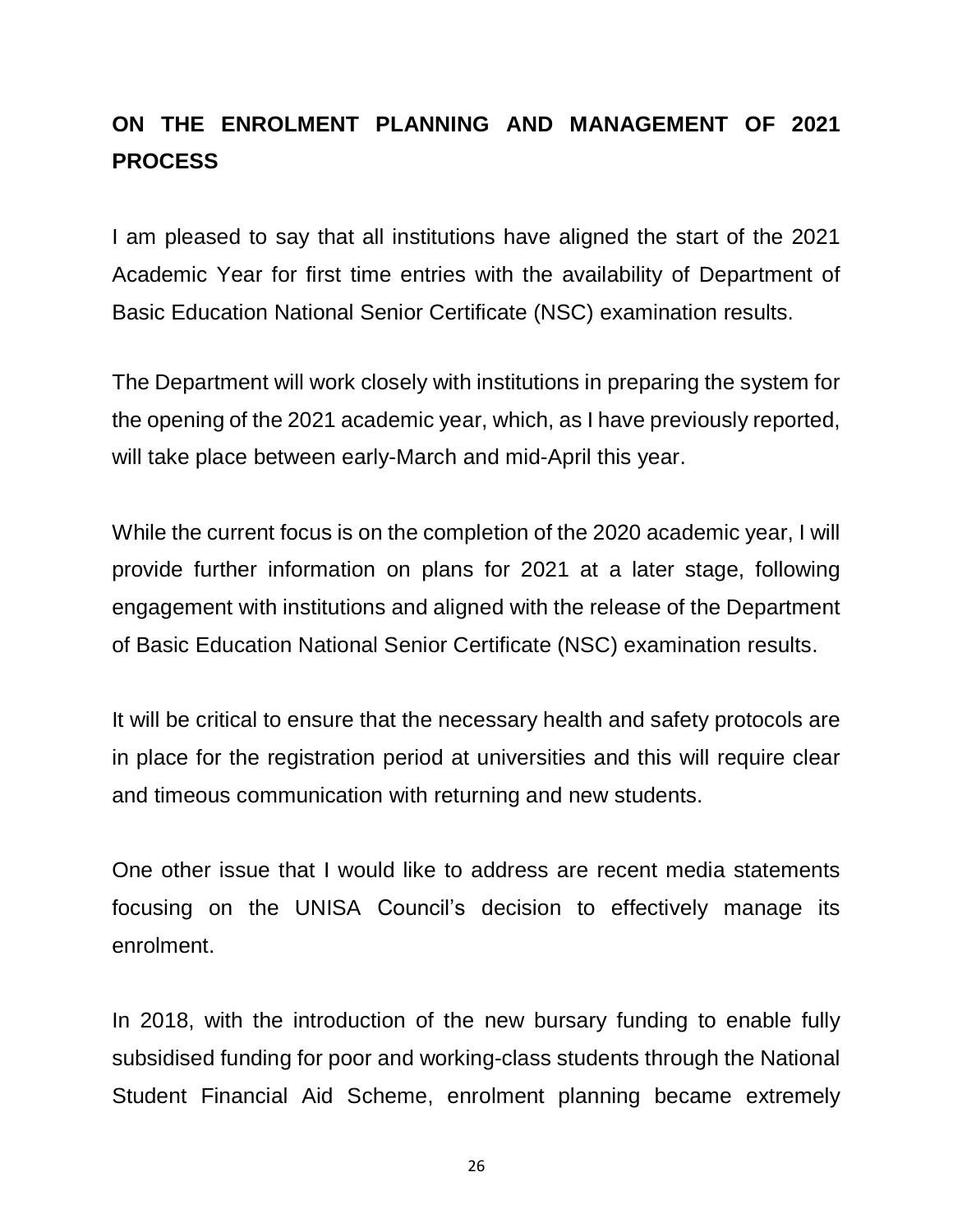important. This is because the planning and budgeting for NSFAS funding through parliamentary vote is done on the basis of enrolment plans.

Over-enrolment carries the risk of not only collapsing the economy of a single institution, but the entire system, particularly if its scale imposes major financial consequences.

Under-enrolment is also not tenable, as it does not enable South Africa to sufficiently grow the size and diversity of its post-education and training system to meet the needs of our economy and society.

So, recent critical commentary focusing on the UNISA Council's decision to effectively manage its enrolment indicate a lack of understanding of not only the logic of the UNISA decision, but also of how enrolment and available funding is managed in the university education system in South Africa.

I will later issue a detailed statement on this issue.

# **ON TVET COLLEGES**

The approved 2021 Academic Calendar still applies and will be adhered to. Students will return in a staggered manner, on 25 January, the  $1<sup>st</sup>$ ,  $8<sup>th</sup>$  and 15<sup>th</sup> February 2021.

Remote learning support will be in place for students who will return in February 2021. The return of trimester students will be prioritized given the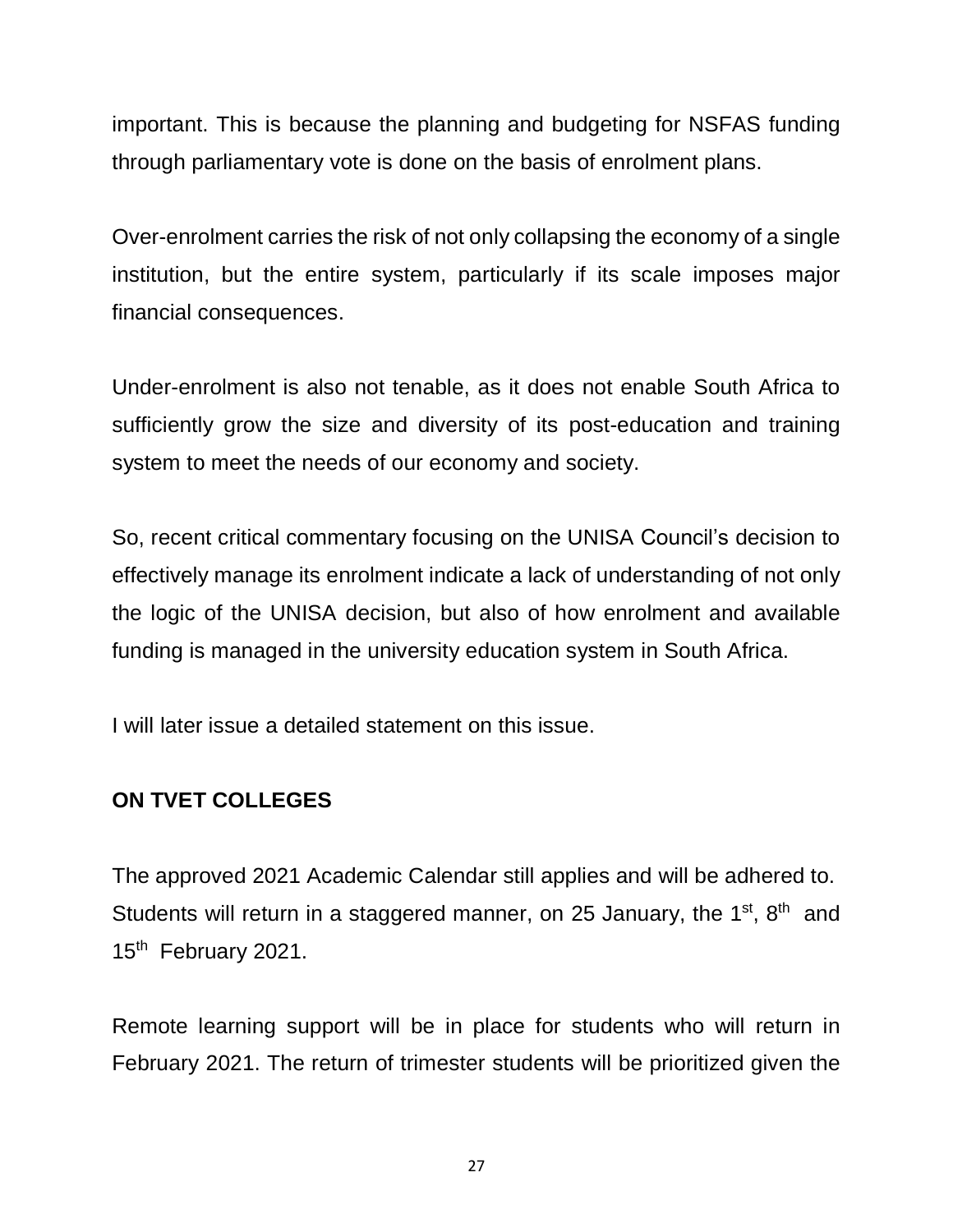compressed study time for these students, and N5 and N6 students will return before N4 students.

This will allow for walk-ins to be better managed. Presently colleges with the systems in place are continuing with online registrations. For the remainder, colleges have put systems in place to observe all COVID-19 protocols to avert the spread of infections.

Given that colleges and campuses differ quite significantly in the extent to which they are affected by the current rate of infections and fatalities, agreement was reached with the relevant stakeholders on our consultations that colleges will be afforded some flexibility to manage both the return of staff and students, based on the principles and parameters provided by the Department.

This will be especially important for college management to be able to effectively and responsibly manage campuses located in hotspots. The principles outlined above will be communicated to colleges within the next 2- 3 days.

# **ON COMMUNITY EDUCATION AND TRAINING**

The Community Education and Training Colleges completed the 2020 academic year, which culminated in the examination and assessment that ended at the end of November 2020.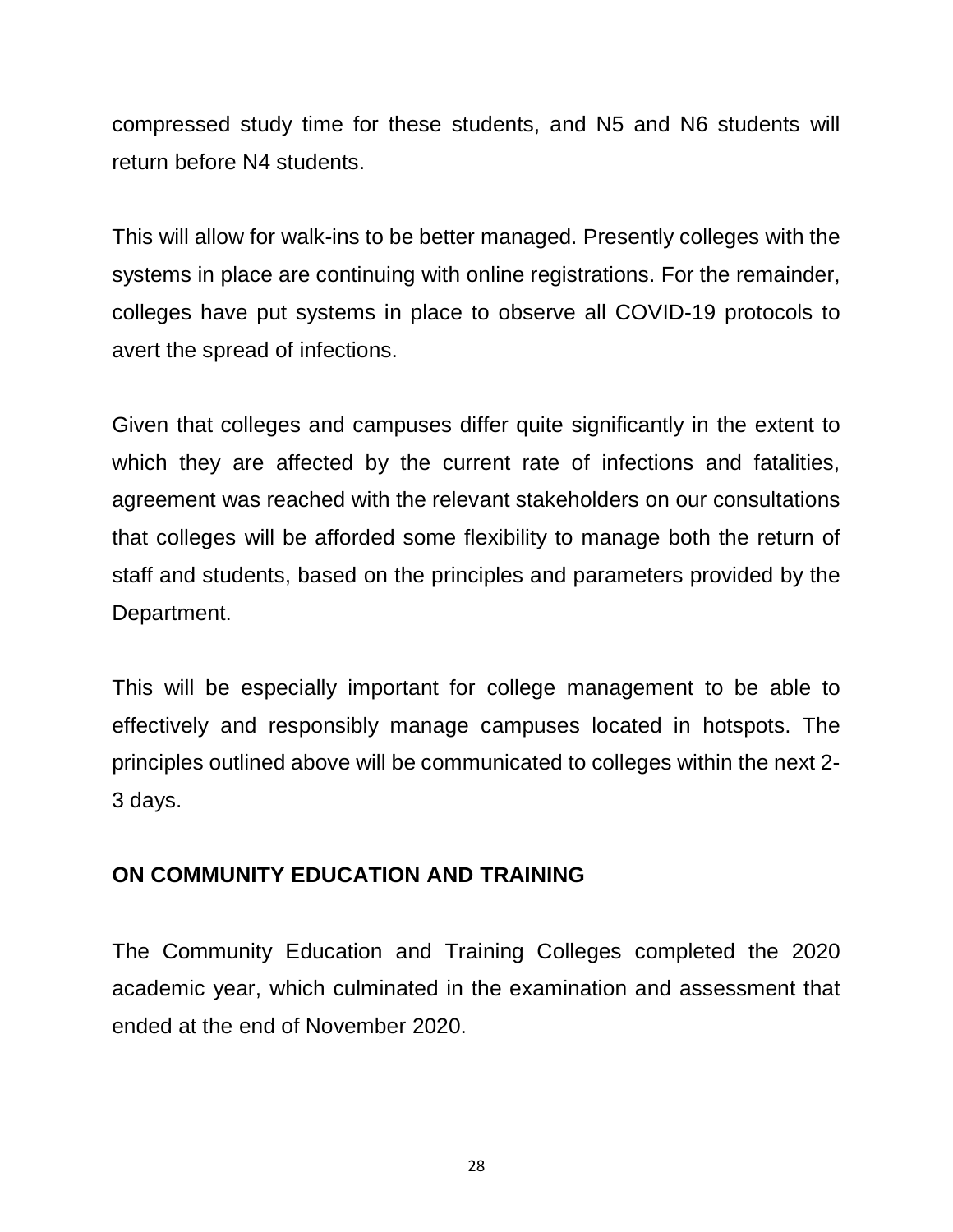Currently the process of marking of the student scripts by all nine provinces is under way.

As advised by the National Coronavirus Council, Cabinet and after consultation with stakeholders, the Minister of Basic Education announced on 15 January 2020 that the reopening of schools has been postponed to 15 February 2021.

To ensure the safe return of staff and students to the centres, and also informed by the DBE's revised academic programme, the CET colleges' 2021 Academic Calendar will change accordingly.

The current 2021 calendar for CET colleges had initially indicated that:

- (a)Lecturers and support staff were to report for duty at their workstations on 25 January 2021;
- (b)New and returning students were to report at the centres on 27 January 2021

However, given the changes in the DBE programme, the CET college programme for 2021 will change accordingly as follows:

a) The lecturing and support staff will report at their centres on **1 February 2021.**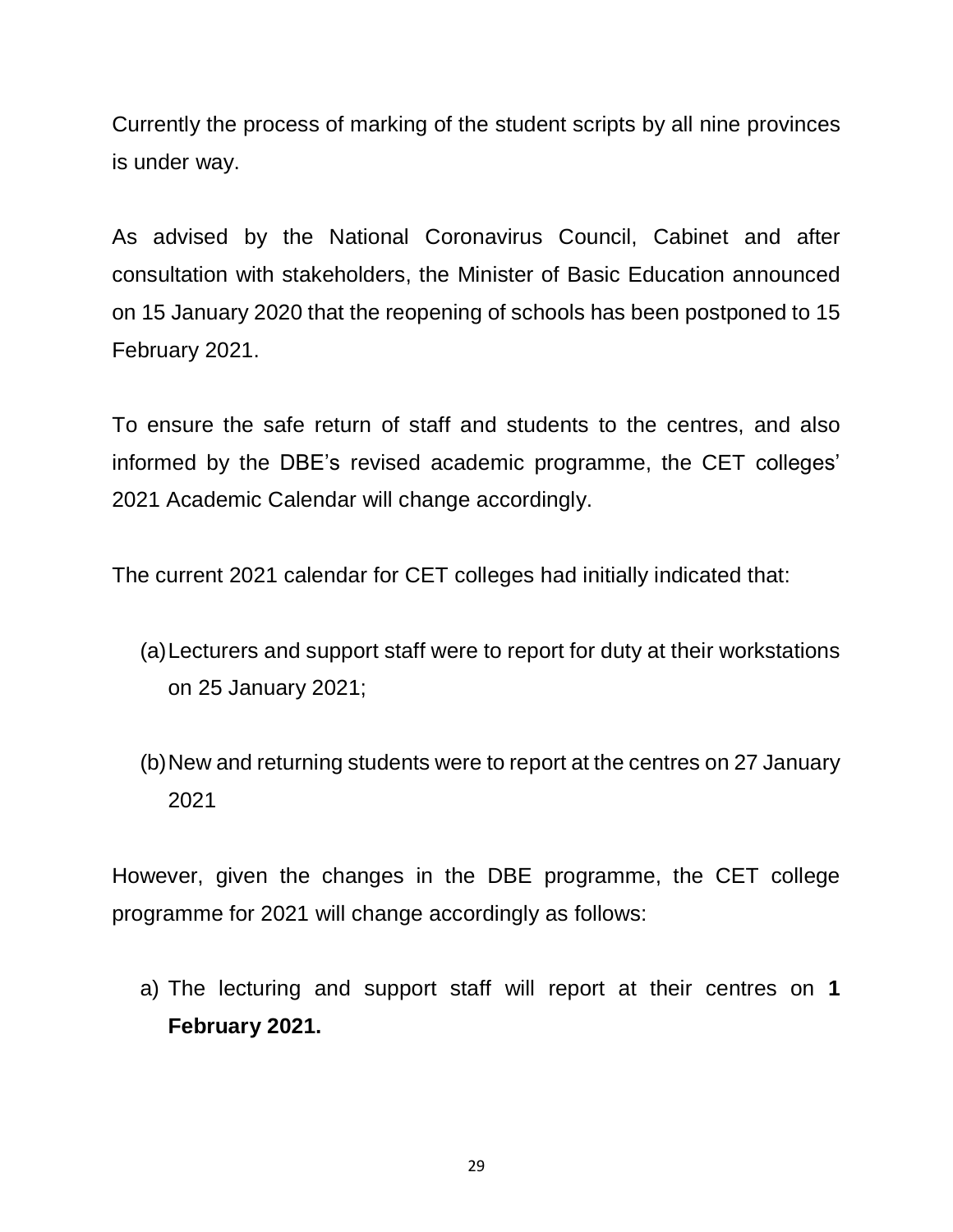b) Teaching and learning programme will start on **15 February 2021 for all programmes**.

The management of teaching and learning, deployment of staff as well as the management of the enrolment processes are the responsibilities of the college management, and individual centre managers acting on the directives of the college executive management (Principal and the Deputy Principals).

In order to save lives and to prevent the spread of the Coronavirus pandemic, college management, staff and students must continue to adhere to the health protocols as provided by the DHET and Higher Health.

Given the changes from DBE, as a Department we will provide the CET colleges with a revised academic calendar after consulting the revisions in the DBE's calendar.

I am happy to announce that the National Treasury has approved **R45,7 million** to be transferred to CET colleges during the 2021/22 financial year as an earmarked allocation for cleaning services. Further details in this regard shall be provided to the CET college management by the Department.

## **ON THE SKILLS DEVELOPMENT BRANCH**

The Sector Education and Training Authorities (SETAs) have resumed with their activities especially with regards to the workplace-based learning activities, e.g. between the first and second quarter of 2020, learnerships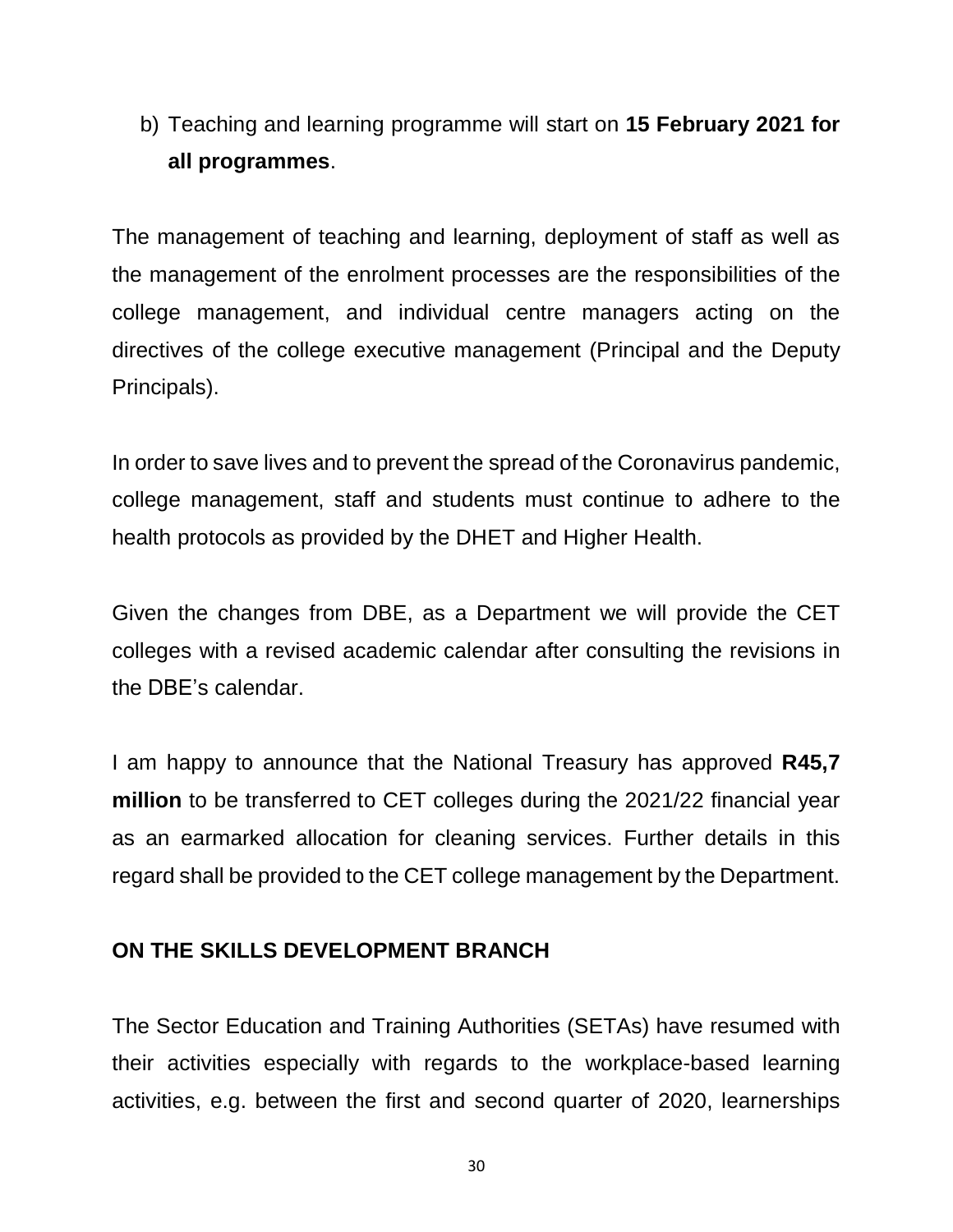intake increased from **3 432** to **10 984**; skills programmes from **710** to **5 815**; student placements from **756** to **3 000**.

The envisaged impact with regards to the workplace-based learning programmes, if the adjusted alert level 3 continues for a sustained period, will be the delay in the implementation of the programmes by employers, as they would not wish to commit under the prevailing conditions.

At this point in time there is no clear indication of major negative impact, as most sectors of the economy are operational except the wholesale and retail sector which is affected with regards to the liquor retailers which have been closed, meaning therefore that there is no training taking place there.

**Artisan Development**: trade testing continues within a limited scope in compliance with the adjusted alert level 3 regulations.

Trade testing commenced on 16 July 2020 testing candidates that were registered prior to the national lockdown. New applications for Artisan Recognition of Prior Learning (ARPL) and trade test registrations commenced from the 28 September 2020.

To contain the on-site numbers and reduce the risk of contact infections to staff, online applications started for those candidates who have the means to do so and for those who do not have access to the resource for online applications, onsite application is implemented on a principle of prior appointment as to enable control of numbers within registration offices.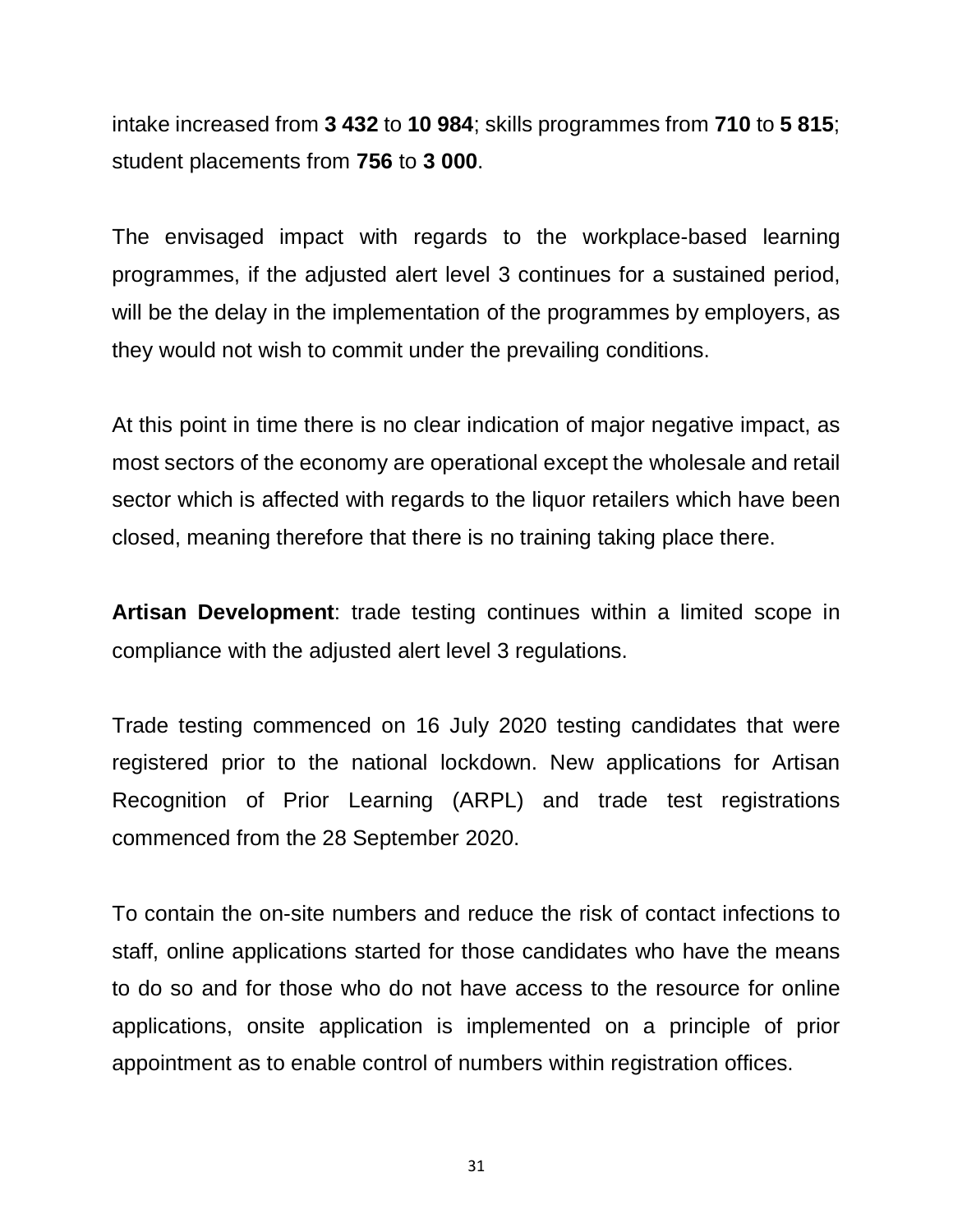**National Skills Fund:** for the NSF, the lockdown level 3 and applicable regulations allow for all the activities and skills development initiatives undertaken by the NSF through the different skills development providers.

#### **IN CONCLUSION**

I know that this has been a challenging time for many students: a time of uncertainty and anxiety for all.

We have been forced into this situation by a global pandemic, and students have had to grapple with self-study, often in difficult circumstances.

I applaud the many students who have adapted to these difficult circumstances, and developed new ways of learning and of coping.

I must also acknowledge that this has been a challenging time for the academic staff of our institutions, who have had to adapt rapidly to new forms of teaching and student support, and who have shown commitment to learning themselves and supporting students, often across multiple different platforms.

I commend this work, as well as the work of institutional managers, administrators and support staff who have worked hard to adapt to the necessary changes.

Let me once-more take this opportunity to express my most sincere appreciation, in particular to the ordinary frontline workers such as security